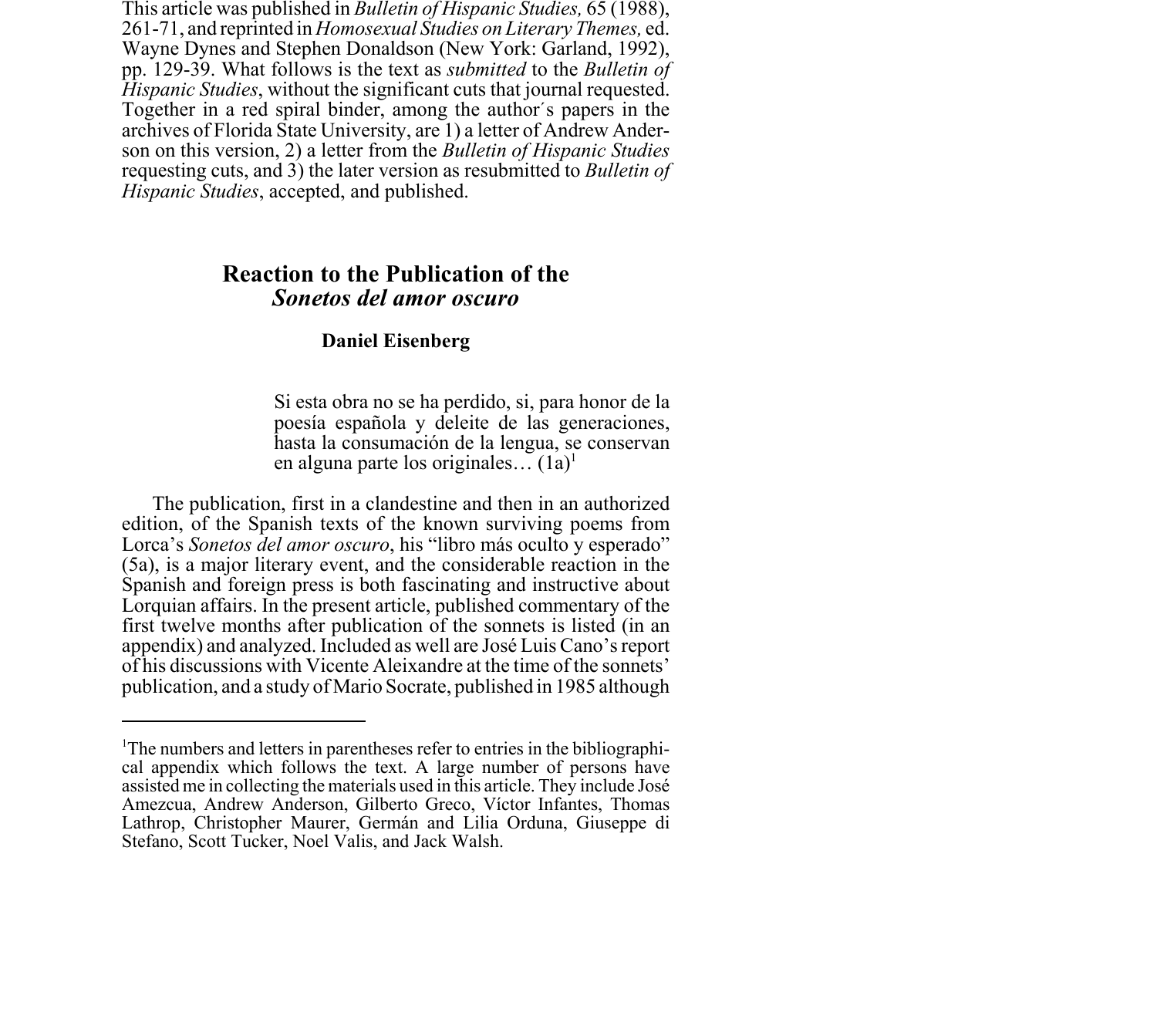written earlier.<sup>2</sup> As a conclusion I have commented on two problems discussed in this material, the legitimacy of the application of the title *Sonetos del amor oscuro* to these poems, and the problematic and incomplete access to Lorca's texts in general.

Of these sonnets only two were known up to 1980: "El poeta pide a su amor que le escriba," whose autograph manuscript bears the earlier title of "Soneto de la carta" (9d; 18, p. 213), and the poem known from its first line as "Tengo miedo a perder la maravilla," found in manuscript with the title "Soneto de la dulce queja." They were published in 1940 and 1941 respectively and have been reprinted many times, while the remaining sonnets "se creían perdidos."3

Thirty-nine years later three more sonnets, "El poeta pregunta a su amor por la Ciudad Encantada de Cuenca," "Soneto gongorino en que el poeta manda a su amor una paloma," and "El poeta dice la verdad" were published, together with the "Soneto de la carta," in a "libro de lujo" (5a), "suntuoso" (9a), "en edición numerada y carísima" (2), an "elitismo para escogidos" (4).<sup>4</sup> In 1981 eleven sonnets, including all of the above, were published in French translation by André Belamich; surprisingly, Belamich, who worked from manuscripts in the Lorca family archive, did not know or at

<sup>&</sup>lt;sup>2</sup>Missing is an Italian tesina on the sonnets from November of 1985, on which I have been unable to obtain more information than that contained in a letter from Giuseppe di Stefano, December 16, 1985: "La tesina sobre los Sonetos lorquianos, en efecto, fue discutida aquí en noviembre. Le puedo asegurar que no es nada especial y creo que no se le puede sacar ningún fruto a efectos críticos. La acompaña una traducción al italiano de algunos sonetos. De momento no puedo darle los datos que me requiere: el profesor que la dirigió es ausente y del estudiante se han perdido las huellas."

<sup>&</sup>lt;sup>3</sup> María Dolores Aguilera, "Lorca en francés" [review of the translation of Belamich], *Quimera*, No. 14 (December, 1981), pp. 6-9, at p. 8.

<sup>4</sup> According to the colophon, this unpaged and unbound publication was issued in Barcelona in January of 1980, in an edition of 100 copies, plus 20 copies "fuera de comercio." While the publisher is not specified, at least on the pages of which I have a xerox, numerous references to it (7; 9a; etc.) reveal that it was "Maeght." It also contains a commentary on the poems by Jorge Guillén, "Una lectura" (3 pp.), and an editorial note of Mario Hernández (2 pp.).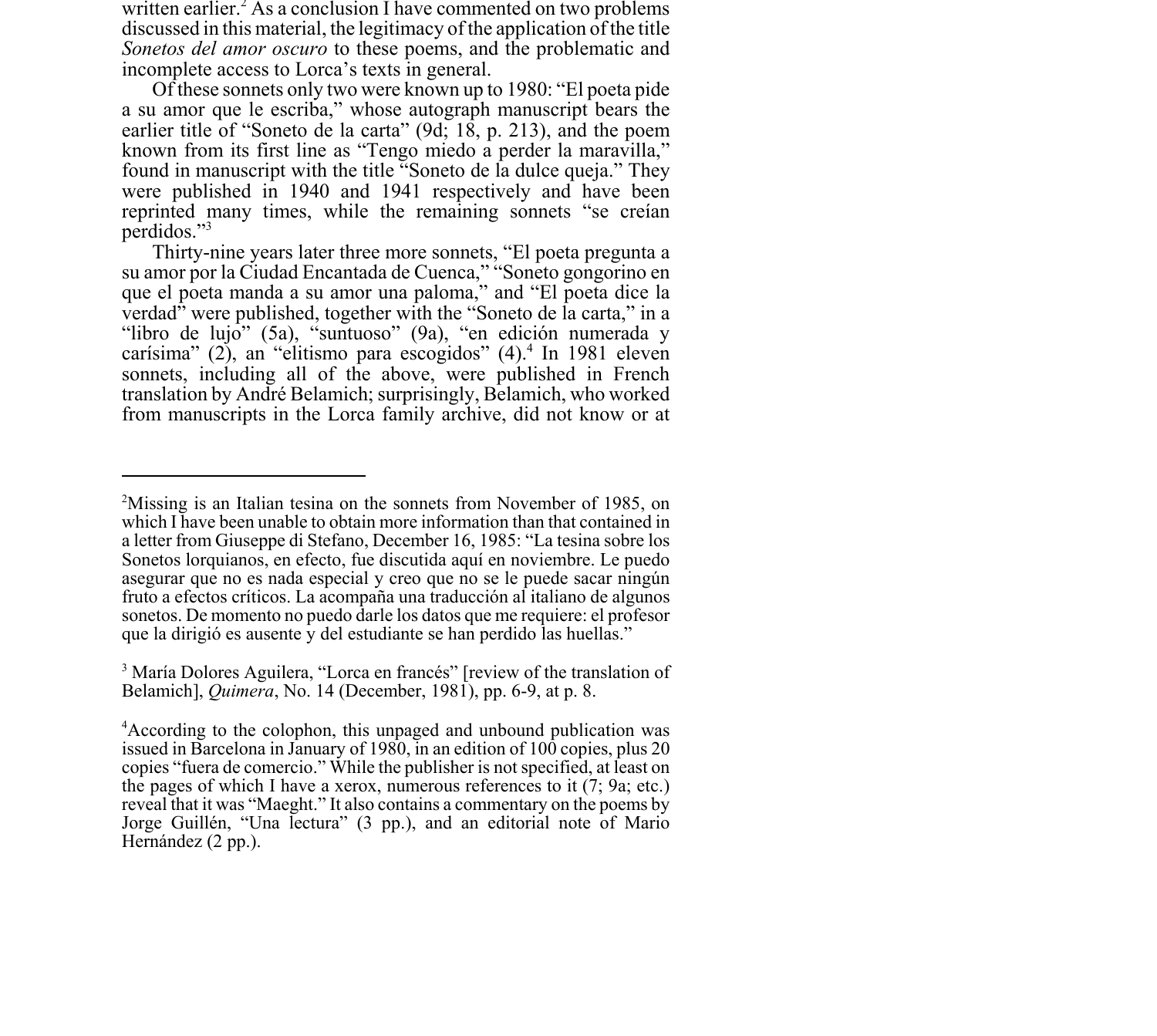least made no reference to the limited edition of the previous year.<sup>5</sup> Indignation was, according to Eutimio Martín, the result of the availability only in French translation of these texts (and many others published for the first time by Belamich).6 *Faute de mieux*, the five sonnets whose publication in Spanish was authorized were reprinted by Mario Hernández in 1981 and by Miguel García-Posada in 1982.7

This was the situation when the anonymous edition of the Spanish text of the eleven sonnets appeared. It bears the title *Sonetos del amor oscuro*, and is further described as follows: "El libro es de pequeño formato, tiene 22 páginas, las cubiertas rojas, muy bien impreso en letras igualmente rojas, edición ésta no venal, bastante cuidada, con el cordoncito que sirve de separata. En las páginas del libro no aparece para nada el nombre de Federico García Lorca, ni el editor, ni nada que pueda hacer sospechar dónde han sido impresos" (3). The edition, which shows signs of hand printing (personal examination; 6; 18), stated on the title page verso that it consisted of 250 numbered

<sup>5</sup> *Sonnets de l'amour obscur*, trans. André Belamich, in Lorca, *Oeuvres complètes*, I (Paris: Gallimard, 1981), pp. 613-21; commentary and textual notes, pp. 1599-1609. In a preliminary note of Belamich we find the date June, 1980 (p. lvii).

<sup>6</sup> Eutimio Martín, "Los puntos sobre las íes. Edición de la obra de Federico García Lorca," *Quimera*, No. 17 (March, 1982), pp. 15-18, at p. 15. Some examples, chronologically: "Improbable resulta que esos a quienes corresponde la responsabilidad no se sonrojen al ver aparecer así [i.e., in French] estos poemas, en esta extraña lengua con estas palabras extrañas" (María Dolores Aguilera, p. 8); "Tanto este tomo II como el I ven la luz en circunstancias peculiares: aparecen faltos de un número considerable de poemas de García Lorca que se han publicado en lengua francesa, en el tomo I de *Oeuvres complètes* (Gallimard, La Pléiade, 1981), pero que siguen inéditos en castellano. Es de desear que esta situación se resuelva lo más pronto posible" (García-Posada, Akal, II, "Advertencia"; also in his review, "Lorca en 'La Pléiade,'" *Ínsula*, No. 430 [September, 1982], pp. 4- 5); Joaquín Forradellas, "Un libro póstumo de García Lorca: *Suites*," *Ínsula*, No. 450 (May, 1984), pp. 1 and 12, on p. 1, n. 1; Armiño (2).

<sup>7</sup> Hernández: *Diván del Tamarit, Llanto por Ignacio Sánchez Mejías, Sonetos* (Madrid: Alianza, 1981). García-Posada: Akal, II (this volume of Lorca's verse is reviewed by Andrew Anderson in *Revista canadiense de estudios hispánicos*, 9 [1984], 112-31.) I say "whose publication was authorized" because Hernández had access to the unpublished Spanish texts of the remaining sonnets as early as 1976 (18, p. 196, n. 9).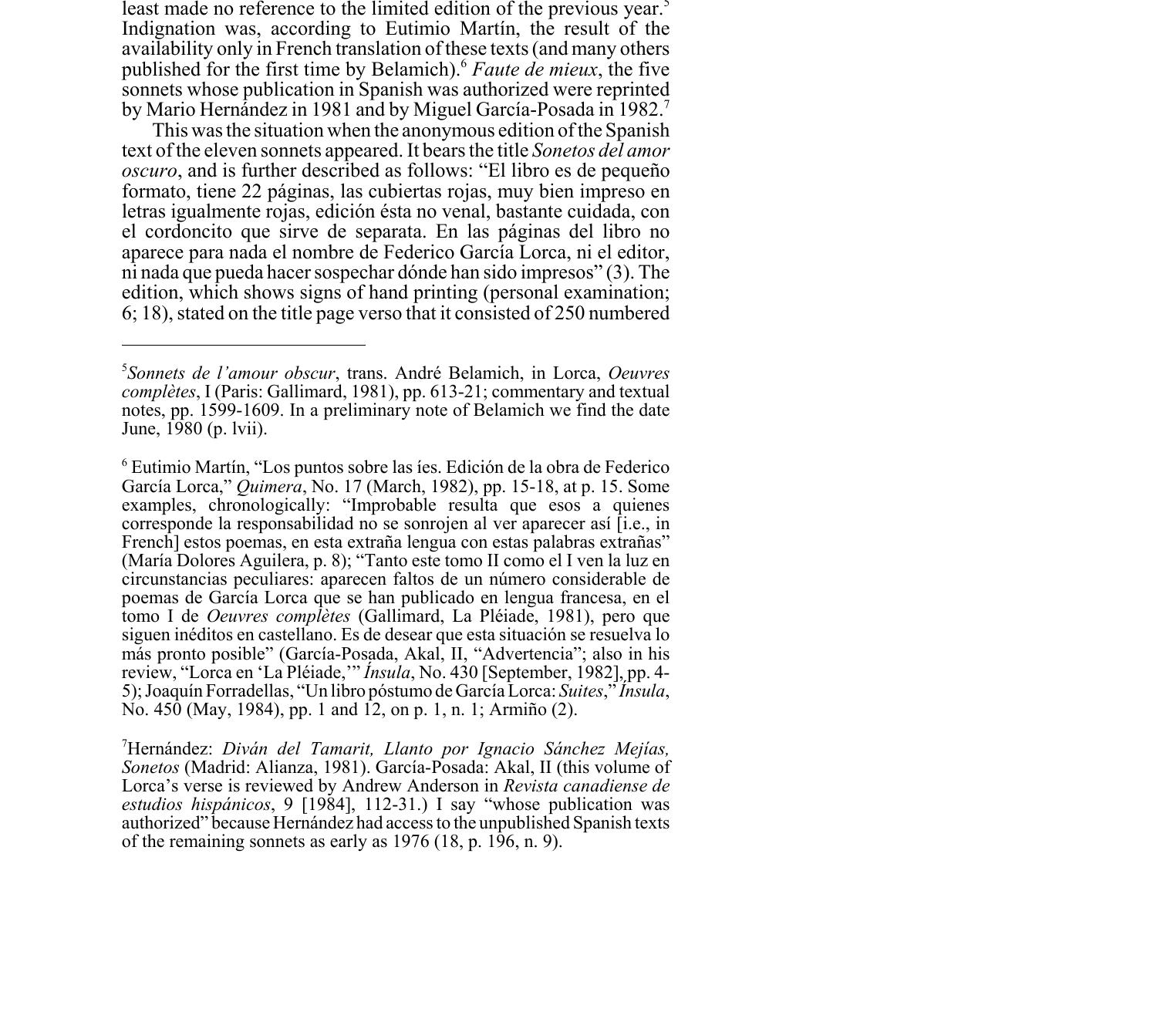copies, and that it was "no venal" (not for sale); copies were mailed in an envelope with no return address, postmarked Granada, to "varios poetas, profesores y críticos de Granada y de varios puntos de España," including Isabel García Lorca (personal examination; 3;  $18)$ <sup>8</sup>

On the identity of the publisher(s) of the clandestine edition there has been no speculation; even those in Granada itself  $(3; 4; 8;$ possibly 6) have been unable to identify the printer,<sup>9</sup> who worked "en soledad de alquimista" (6). "Solamente se sabe que ha sido aquí en Granada por la referencia que hace a esta ciudad…en la primera página del libro" (3); Mario Hernández, much later and without explanation, stated that "casi con toda seguridad la edición se ha realizado a muchos kilómetros de la ciudad andaluza" (18, pp. 193- 94), and called it "la versión que se dice editada en Granada" (p. 196, n. 9) and "la edición 'granadina'" (p. 228). Early speculation said that the texts "no proceden del manuscrito que posee la familia, como demuestra el análisis de las variantes, sino de otros manuscritos o copias que el poeta había regalado antes de su muerte o que alguien consiguió después de su asesinato" (5a), "un amigo granadino de Federico, al que éste, en sus últimos días, pudo entregarle una copia de los sonetos, y esa persona, que ignoramos quién es, se ha cansado de esperar a que la familia publique los sonetos, decidiéndose a publicarlos él" (21, p. 280). In contrast with this explanation, Lorca family spokesman Manuel Fernández Montesinos, presumably in a better position to know, said that "toda la obra poética contenida en el mencionado archivo ha sido revisada y estudiada por un grupo de expertos lorquistas, a alguno de los cuales le han debido sacar copia

<sup>8</sup> *Hispanic Review* and *Journal of Hispanic Philology* received and acknowledged copies (52 [1984], 261 and 8 [1984], 260, respectively). According to John C. Miller, the *Hispanic Review* copy was stolen from its office ("The Scholars and Lorca's Sonnets," *Gay Studies Newsletter*, 12, 2 [July, 1985], pp. 3-4, at p. 4).

<sup>&</sup>lt;sup>9</sup>All the commentators save Eduardo Castro (8), Lázaro Carreter (9a), and Socrate (20) speak of a single perpetrator; Lázaro, with no explanation, uses the plural ("los anónimos remitentes"), Castro speaks of "el editor o los editores," and Socrate attributes the publication to <sup>"c</sup>un gruppo di intellettuali granadini" (p. 251).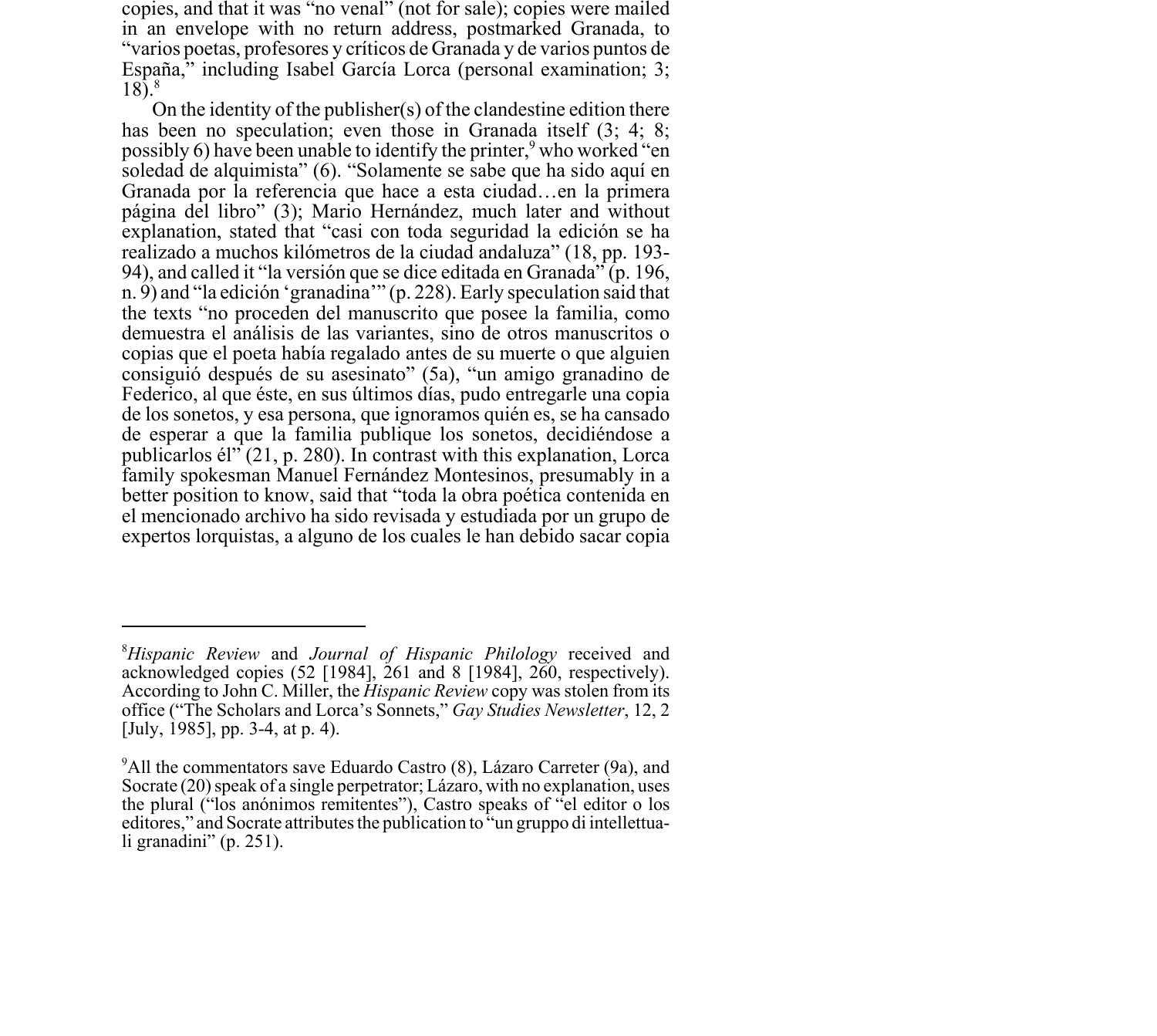de los sonetos"  $(9e)^{10}$ 

The edition bore a postmark dated December 14, 1983 (18, p. 193), and was first mentioned in print within the month (2); a reviewer called it a Christmas present  $(4;$  also see 10).<sup>11</sup> In January, 1984, Tele-Radio, magazine of the official Radio y Televisión Española, reprinted all the previously unpublished sonnets (5). In March an authorized edition of what was called, with mysterious quotation marks, "'todos' los sonetos de amor hasta ahora conocidos de Federico García Lorca" (9c) was published in the Madrid newspaper *ABC*. 12

Opinions expressed were quite in favor of the clandestine edition. Tele-Radio stated roundly "hay que agradecer a esta edición pirata; no se queje ahora quien pudo hacerla antes y no la hizo" (5a). Such an authority as Fernando Lázaro Carreter said: "No dispondré de mejor ocasión que ésta para agradecer su envío a los anónimos remitentes" (9c), Vicente Aleixandre that "ha hecho bien ese editor anónimo en darlos a conocer" (21, p. 280), José Luis Cano called the edition a "pequeña joya,"13 and Francisco Ayala said that it was wrong to call the unauthorized edition "pirata": "Esa edición ilegal

<sup>10&</sup>quot;Los once sonetos han salido clandestinamente de los archivos de la familia García Lorca en Madrid," echoes Eutimio Martín, *Federico García Lorca, heterodoxo y mártir. Análisis y proyección de la obra juvenil inédita* (Madrid: Siglo XXI, 1986), p. 61, who refers, p. 60, to "el responsable (o responsables)."

<sup>&</sup>lt;sup>11</sup>Cano's report that he discussed the edition with Aleixandre on November 15, 1983, must be an error for December 15 (21, pp. 279-80).

 $12$ The only possible elucidation I have found is an equally mysterious note of Mario Hernández: in addition to the eleven sonnets, in the family archive there is found with them "el arranque de un doceavo (dos cuartetos, en borrador y sin título)," and a sonnet so far published only in the translation of Belamich (I, 497), who does not include it with the *Sonetos del amor oscuro:* "El viento explora cautelosamente" (18, p. 218). There is also an unpublished sonnet imitating Alberti, of which Hernández published the first quartet, beginning "Cuatro arcángeles—sí—de verde menta" (18, p. 214).

<sup>13</sup> José Luis Cano, "Nota sobre una fijación infantil de Lorca: los muslos," *Cuadernos hispanoamericanos*, Nos. 433-34 (July-August, 1986), 139-44, at p. 144, n. 9.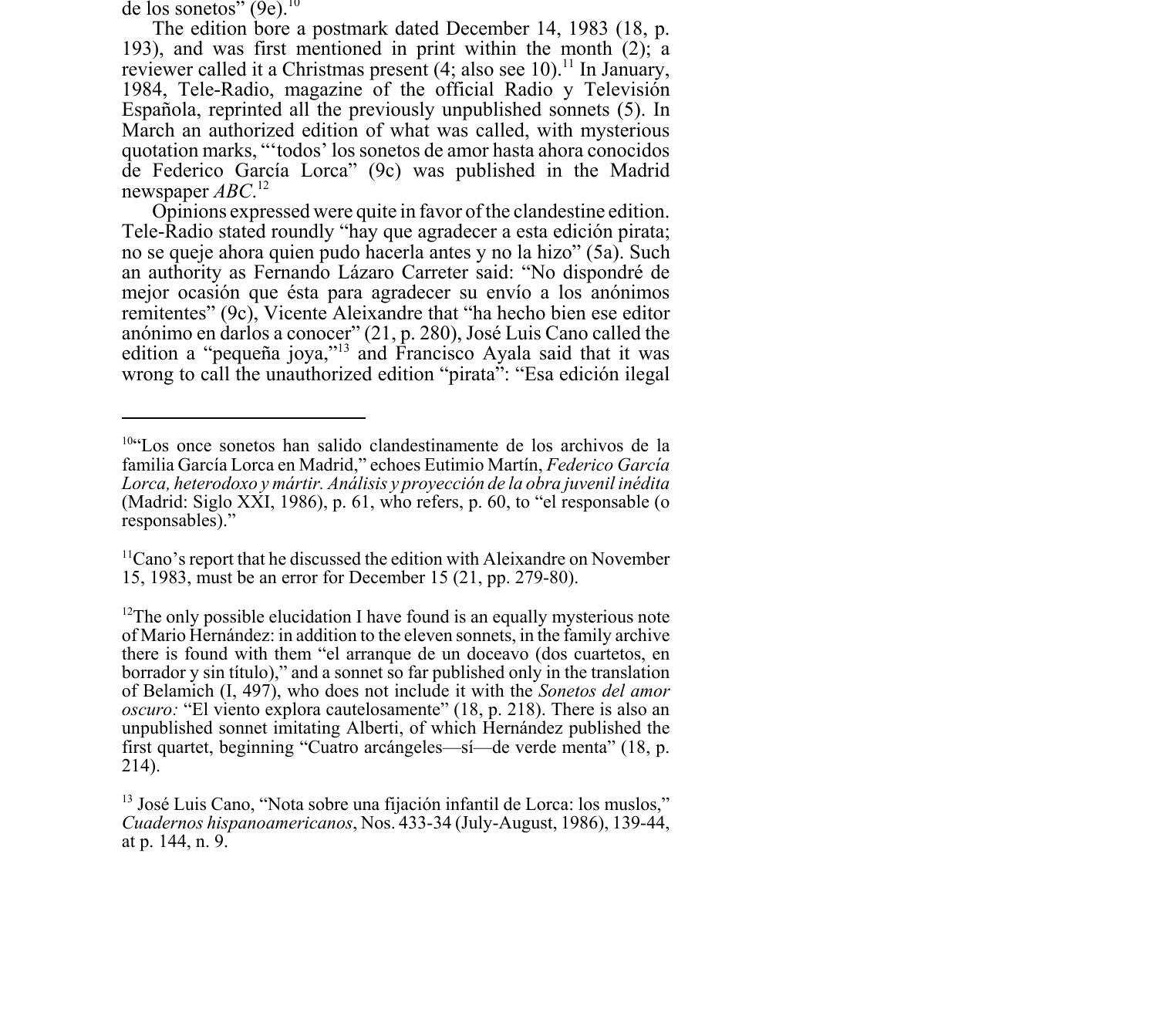que él [Manuel Fernández Montesinos] califica de pirata…parece no perseguir ningún despojo económico, ni tampoco muestra otras intenciones torpes, sino que más bien da la impresión de ser una ofrenda anónima y desinteresada a la memoria inmortal del poeta" (12). Mauro Armiño (2) described his reaction to the publication as "gozo," adding "por fin se rompe un mito falso; por fin se conoce una verdad por encima de las hipocresías pudibundas y mezquinas." Álvaro Salvador (4) called the clandestine edition a "felicísima idea," and declared that: "la injusticia, finalmente, ha sido abolida, quizás por medio de una trampa, pero una trampa hermosa y valiente con cuyo autor me solidarizo…. El que esos versos durante tantos años secuestrados por odio, intolerancia y miedo salgan a volar libremente gracias a una mano anónima, te reconforta con la vida y con los seres humanos." Finally, Antonio Muñoz Molina, in the most poetical of the newspaper articles (6), reported that "el libro ha recobrado una ternura tan hermosa y secreta que nadie puede ser invulnerable a su celada."

Subject of almost unanimous comment was the "belleza inmortal" (15) of the sonnets; they were described with such adjectives as "impresionantes" (3), "hermosísimos" (5b), "espléndidos" (5d), "asombrosos" (9a; 9f), "bellísimos" (11), and "maravillosos" (11).<sup>1</sup> Their position in Federico's poetry was pointed out: they were called "poemas perfectos, limpios, terriblemente encendidos por el amor, magistrales en su clasicismo y en su finura…. Lorca dominó de modo perfecto una estructura tan difícil como el soneto; en ella volcó una pasión amorosa encendida y luminosa; tales poemas figuran entre los mejores de los suyos" (5a, adapted); more simply, they were just "los más hermosos y valientes poemas que escribiera Federico" (4; 8). Other writers pointed out their significance within Spanish poetry: Mauro Armiño found the sonnets of a "belleza inaudita, perfectamente entroncados con la mejor lírica que desde Garcilaso cultiva el soneto; ardientes expresiones amorosas, metáforas perfectas que se mueven dentro del ámbito simbólico lorquiano" (2). Miguel García-Posada said that "la enorme, ilimitada capacidad de esta voz para tocar todos los registros, todas las formas, e introducir ese acento quemado, trémulo y exacto a un tiempo, …sólo tiene parangón, en lengua española, con San Juan de la Cruz o Quevedo" (9c). *ABC*, in an unsigned note, said that its publication of the sonnets "ha causado

<sup>&</sup>lt;sup>14</sup>Breaking the unanimity is Aleixandre: "son desiguales, y unos son más hermosos y dramáticos que otros" (21, p. 280).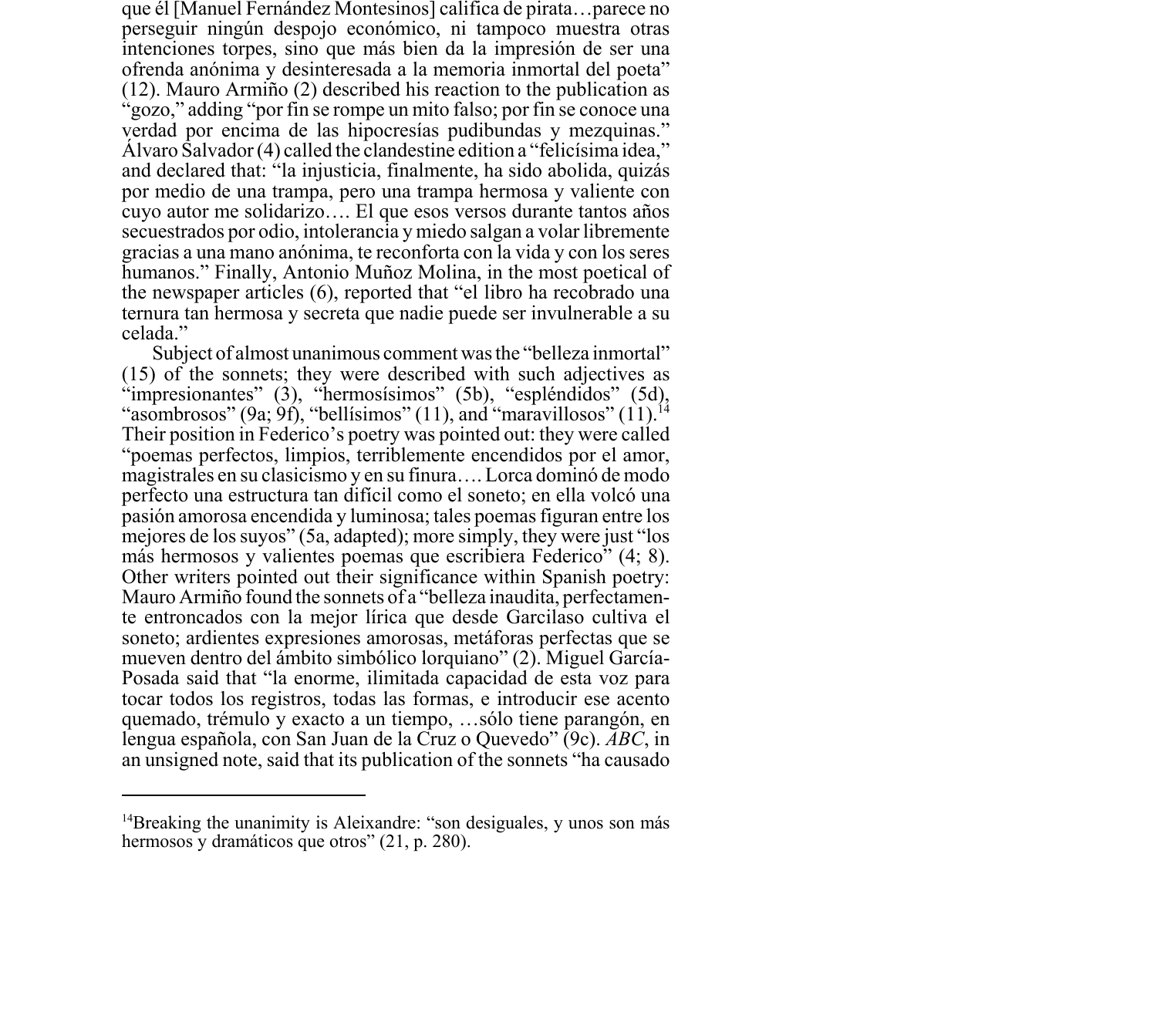una profunda admiración entre todo el mundo literario y también entre el pueblo…. Se consideran los versos aparecidos ayer en nuestro periódico como los mejores del poeta y situados junto a las más altas muestras de la poesía en lengua castellana de todos los tiempos" (9g). …"el ritmo seguro de los endecasílabos" (6)

The question of why such extraordinary poetry had not been and apparently was not going to be published in Spanish was an obvious topic for comment; its publication did away with the myth that its subject matter made it unpublishable (3; 11). According to Montesinos, an edition of the sonnets was already "en preparación": "Los textos aún inéditos de García Lorca, no es que no se editen, se están editando, pero con el ritmo (que algunos podrán considerar lento, muy señores míos) exigido por la dificultad misma de la tarea y los a veces poco sincronizados calendarios tanto de preparadores como de editores de los textos" (9e).15 That an authorized edition of the sonnets was already in preparation is not supported even in the same publication: Fernando Lázaro Carreter titled his essay "Poesía de García Lorca recuperada," and said that this part of Lorca's work "ya parecía perdido" and that these poems had been "rescatados del silencio" (9a). According to Álvaro Salvador, it was only as a result of the clandestine edition that "la familia ha decidido finalmente publicarlos" (4). Eduardo Castro added that "los *Sonetos del amor oscuro* han sido objeto de polémica durante muchos años debido a la negativa dada siempre para su publicación en España por parte de la familia del poeta granadino" (8). A foreign commentator subsequently stated that "el libro parecía irremediablemente condenado a no publicarse en su idioma de origen" (14).

Now that it could be seen that the sonnets were not "impublicables," other explanations were sought for "el hecho de que la familia del poeta se negara a darlos a conocer, en su totalidad y en castellano, hasta nuestros días" (11). Mauro Armiño attributed their suppression to "hipocresías pudibundas y mezquinas," "estupidez," "censura y ocultación," and "mala guarda" of Federico's manuscripts: "la

<sup>&</sup>lt;sup>15</sup>This then, represents a correction of Montesinos' previous statement: "Todo lo que está hoy guardado por la familia aparecerá o se hará referencia a ello en esa edición [the authorized critical edition]" ("Sobre los inéditos de García Lorca," *El país*, November 5, 1978; emphasis added). However, it is in harmony with that of Isabel García Lorca, "no puedo anticipar si saldrá algo en algún plazo concreto" (quoted in "Lorca el oscuro," *Cambio 16*, July 9-15, 1978, p. 39).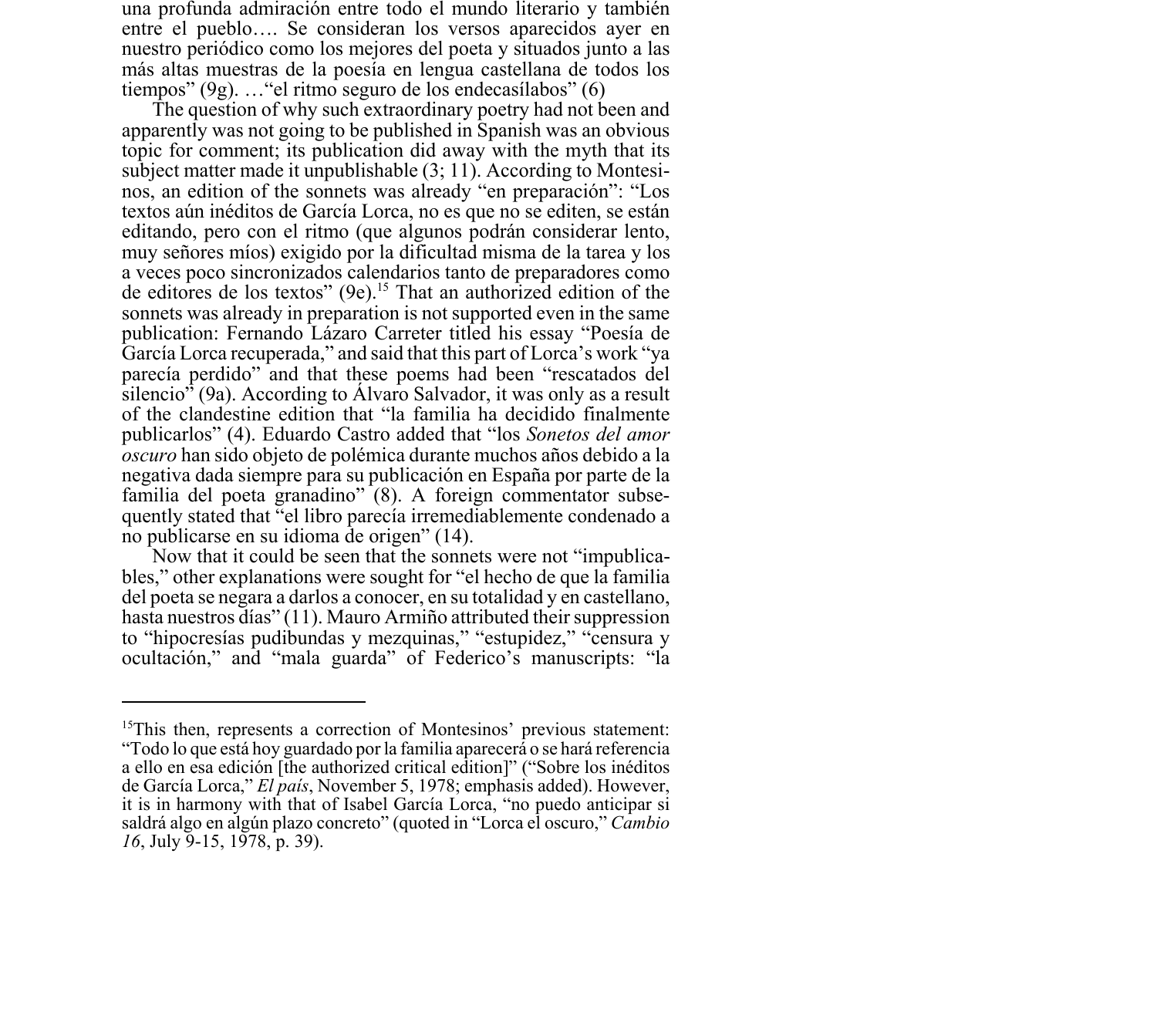manipulación a que ha sido sometida la transmisión de los textos ha traspasado, y mucho, los límites del escándalo…. Conocemos mejor, pese a la distancia y a lo perdido, viajado, traspapelado, a Quevedo que a Lorca" (2). Mario Socrate cited, besides "rigore filologico," "motivi d'ordine familiare e di 'difesa' dell'immagine del poeta," which "costituissero gli effettivi ostacoli, le resistenze che seguitavano a rimandare negli anni la pubblicazione di testi cos`i attesi" (20, p. 251). Álvaro Salvador attributed their suppression to "odio, intolerancia y miedo" (4), and Tele-Radio to "desidias, bajos intereses e hipocresías" (5a), and, simply, "censura" (5c).

The "bajos intereses" is perhaps illuminated by the family's decision to publish the sonnets in *ABC*, which, because of the conservative history of the newspaper, was found surprising (10, 11, 12, 14, 21).<sup>16</sup> In a first-person statement, the family spokesman Montesinos attempted, defensively, to justify the unusual forum (9e). Cambio 16, unsatisfied, interviewed Montesinos on precisely this point: "Manuel Fernández Montesinos, sobrino del poeta, justificaba así su decisión de publicar los sonetos en un periódico como *ABC*: 'porque a Luis María Ansón, buen amigo de Neruda, quien en nada menos que tres ocasiones le había hablado de los sonetos de Federico García Lorca, se le ocurre dedicar parte del periódico de su dirección a este tema' [quote from 9e]. Preguntado por CAMBIO 16, Montesinos no quiso añadir más a lo ya dicho en *ABC*: 'Yo soy hombre de pocas palabras, lo que tenía que decir ya lo he dicho. No soy un vendedor ambulante ni un muñeco de pim-pam-pum. Lo he publicado en *ABC* porque ha sido el primer periódico que ha tenido esta iniciativa, $17 \text{ y}$  nada más'" (11). Montesinos' suggestive denial of being a "vendedor ambulante" was perhaps behind *Cambio 16*'s own suggested explanation for their publication in *ABC*: the family was

<sup>16&</sup>quot;Sorprende que la familia Lorca haya escogido precisamente el *ABC*, con toda su historia reaccionaria y franquista, para publicar esos sonetos" (21, p. 284); the editor Ansón, perhaps responding to this statement of Aleixandre, admitted that *ABC* was "un periódico de posición diferente a la del poeta," but publication in it showed "la gran lección que brinda la poesía eterna, por encima de las ideologías políticas, a todos los que quieren, como Lorca deseaba, la España de la concordia y la conciliación" (*Los domingos de ABC*, August 17, 1986, p. 27). In *Los cuadernos de Velintonia* there is much commentary on the conservative orientation of *ABC*.

 $17A$  "magnifica iniciativa," according to Lázaro Carreter (9a).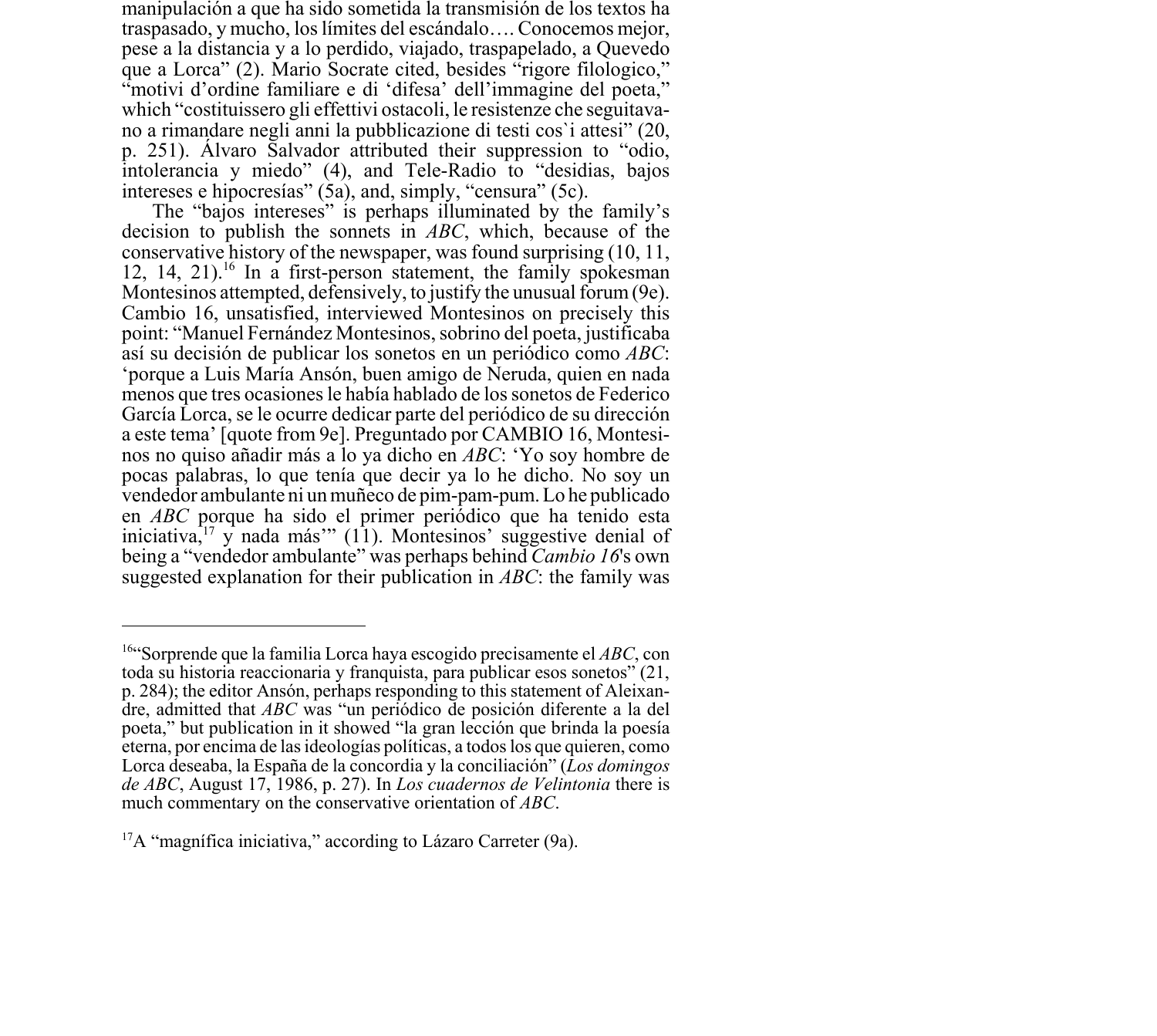"movida quizá por motivaciones económicas" (11). Considering the previous form in which sonnets had been made available (the "edición numerada y carísima"), and the revelation of previous offers of publication which had not even been answered (9f, 11), this suggestion would seem well founded, at least as probable as Socrate's suggestion that the choice of a conservative vehicle was to neutralize the "scandal" of such texts (20, p. 252).

A summing-up of the whole episode was provided by Francisco Ayala (12), who commented on a "problema arduo…: el del pretendido derecho que los familiares de un autor puedan tener sobre sus escritos, no en cuanto fuente de ingresos económicos (que esto no suele cuestionarse), sino como facultad de sustraer al conocimiento general la obra que se supone debiera pertenecer a la comunidad…." Ayala pointed out that any poet, artist, or intellectual is necessarily in conflict with those around him or her, and especially when dealing with love: "Muy verdad es que todo amor, y no sólo el homosexual, es amor oscuro; todo amor busca el secreto, la sombra, y todo amor suscita en principio una reacción de hostilidad por parte de los excluidos, hostilidad que fácilmente puede llegar a la violencia…. La impudicia del poeta merece la reprobación de las gentes. El poeta, como, en mayor o menor medida, cualquier artista o intelectual, es un réprobo, y lo será hasta que, entrando acaso por la puerta falsa del éxito en el terreno de una precaria y siempre dudosa aceptación, se haya hecho perdonar su salvaje independencia y adquiera la posición equívoca de héroe popular."

The most significant commentary, however, was provided by the sober and knowledgeable André Belamich (11), a senior Lorca scholar and one of the authorized editors and translators. "Esos sonetos son maravillosos y expresan sentimientos amorosos universales. Es rarísimo, inexplicable y criticable que la familia no haya querido publicarlos hasta ahora. Es una pena que haya tantas generaciones que no hayan podido disfrutar de ellos…. Me resulta difícil comprender que no hayan querido publicar esos poemas hasta ahora. La familia es muy discreta y puede que haya tenido miedo de dar a conocer esa parte de la personalidad de Federico, pero creo que con eso han contribuido a alimentar la leyenda, una leyenda para la que no había motivo porque se trata de unos poemas bellísimos y púdicos. Creo que tantas precauciones se les han vuelto un poco en contra. A mí me hubiera gustado que se publicaran antes en español que en francés, pero fue una cuestión que ni siquiera se consideró."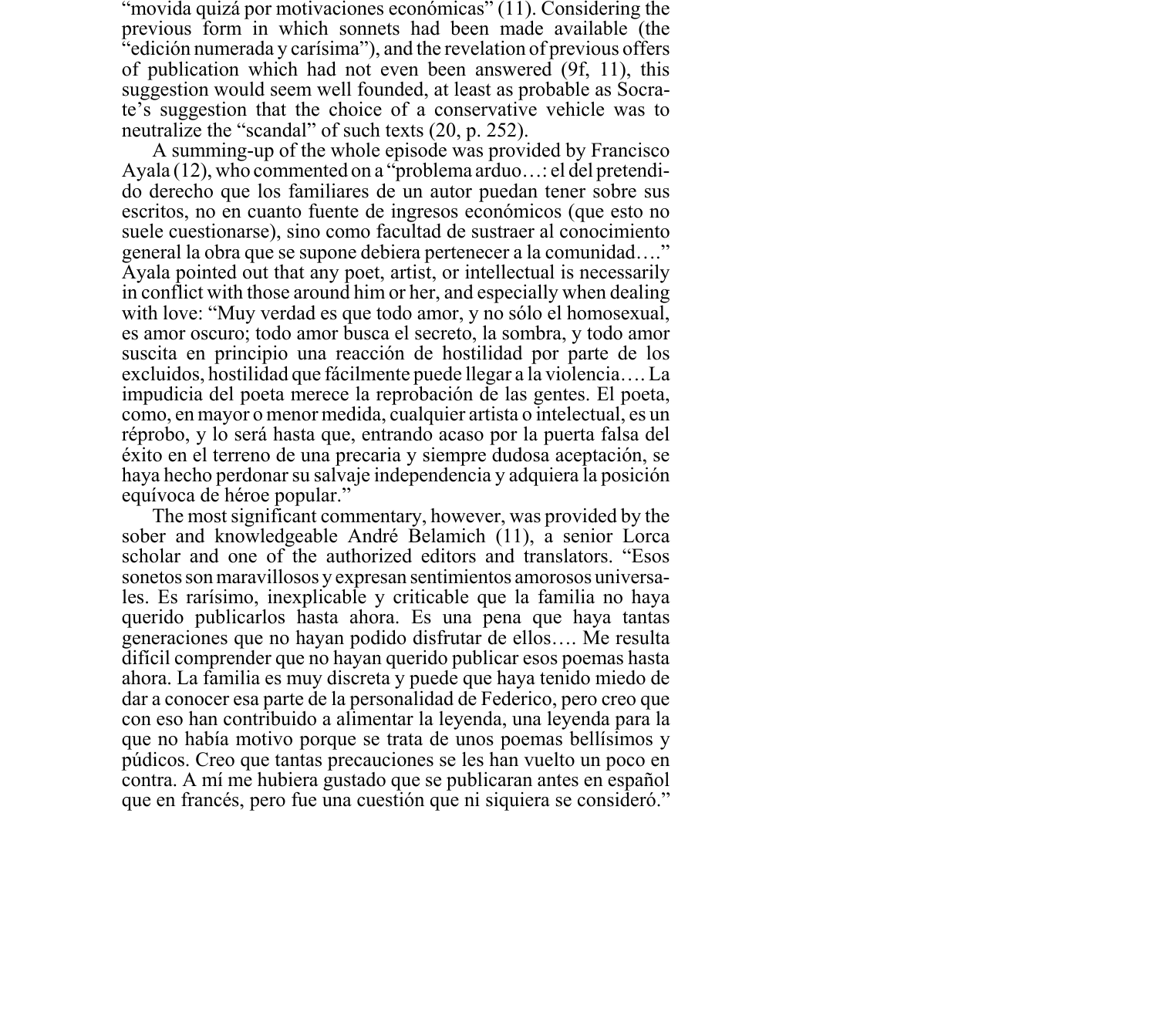The interview concludes: "en el conjunto de la obra oculta de Lorca<sup>18</sup> hay poemas sobrecogedores de la vida que no pudo tener, de la persona que no pudo amar y de los hijos que no pudo abrazar."

There are two questions addressed in the materials discussed above which deserve additional attention; the first of these is the validity of the title *Sonetos del amor oscuro*. The length at which the title was discussed suggests that it has been to some extent responsible for the delay in publication of these sonnets; the title in question would seem to imply that Federico had written a book of homosexual love sonnets, or even worse in its impact, first-person sonnets which envisioned homosexual love as an equally valid type of love. Francisco García Lorca, Federico's brother and the one who has shaped the current editorial situation, wanted the poems to be published "bajo el título de *Sonetos*, o, a los más, *Sonetos amorosos* o *Sonetos de amor*" (9f); it is this latter title which appeared on the cover of *ABC*. Eduardo Castro helpfully points out that "los herederos de Lorca habían negado hasta ahora la existencia de estos sonetos *en forma de libro*" (8; emphasis added).

A case not only against the title *Sonetos del amor oscuro*, but against any homosexual overtones to it if it had any validity, has been made by the Lorca family members and by García-Posada (9c) and Hernández (18). It may be summarized as follows. There is stronger documentation for the composition of a larger and broader collection of sonnets, in which the love sonnets may have been included, than there is for the *Sonetos del amor oscuro*. The title *Sonetos* "es el que cuenta con la mayor legitimidad al ser el único atestiguado documentalmente y faltos los manuscritos conservados de cualquier indicación al respecto" (9c); "el cambio de título da a indicar que el poeta había renunciado al monotematismo primero, para crear un conjunto más amplio."19 The various references of Lorca's friends to the title go

 $18$ In commenting on a draft of this article, Belamich stated that this is not a reference to additional unpublished material, but rather to the *Suites* (personal communication, December 14, 1984).

<sup>19</sup>Miguel García-Posada, *García Lorca*, in the series "Escritores de todos los tiempos" (Madrid: EDAF, 1979), p. 321.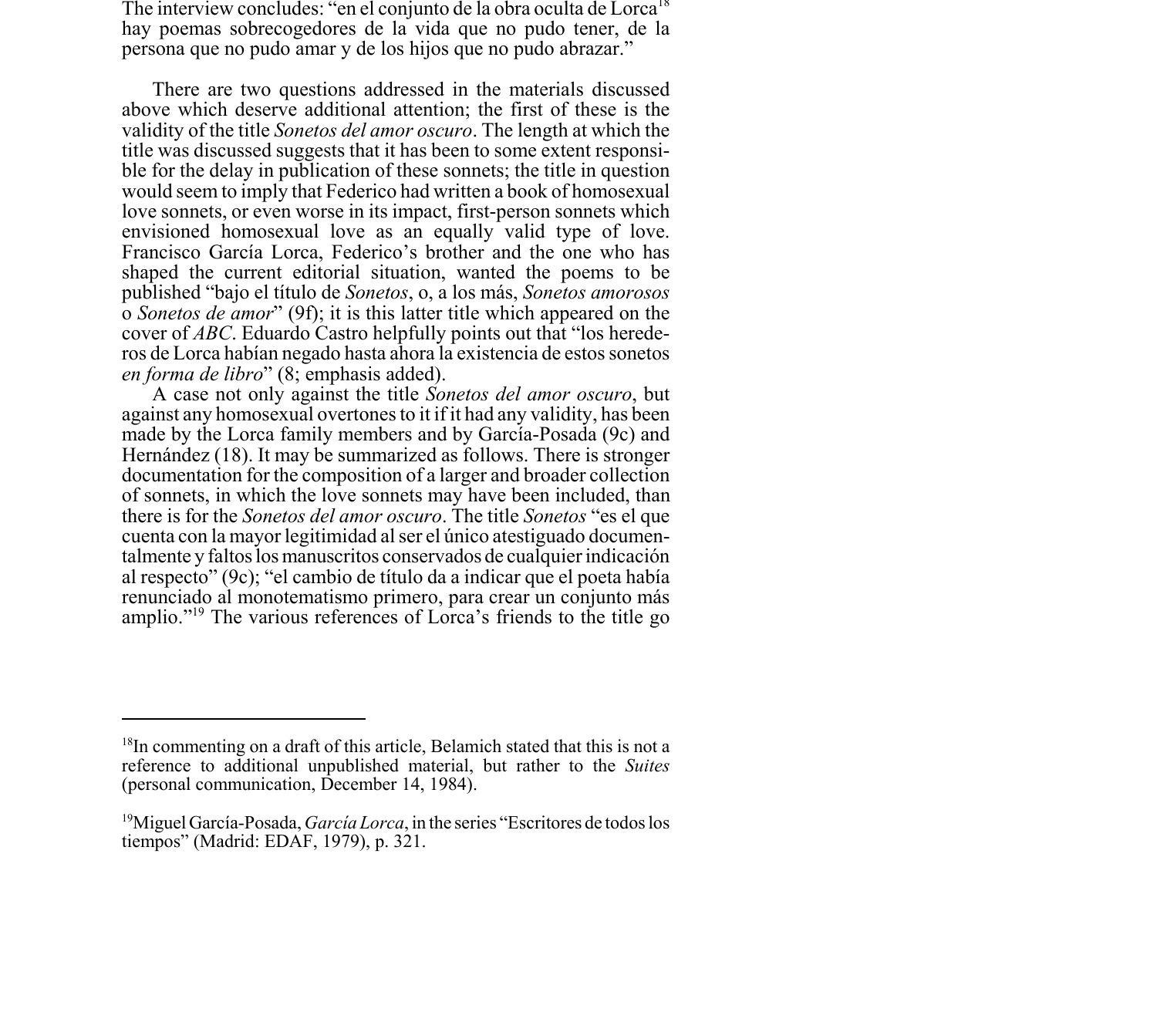back to a single, common source, Aleixandre's 1937 statement,  $20$  and therefore have no weight as independent confirmation. Aleixandre, furthermore, has indicated that although Lorca obviously used it, he has "presque regretté de l'avoir dévoilé car il a le souvenir que c'était un titre très provisoire."21 With which the title *Sonetos del amor oscuro* vanishes like a puff of smoke. The situation, however, is not that simple.

The sonnets under discussion are obviously a group, "claramente relacionados entre sí" (18, p. 220); ten of them are found together, on the paper of the same hotel, showing that they were written together, presumably when Lorca was staying in that hotel (the Victoria, in Valencia), in November of 1935 (9c; 18, pp. 194 and 218). Now, if Federico wrote a group of sonnets, he surely had a title for that group; Federico never lacked for titles. Yet according to Montesinos, as there is no title written on the collection these can not be the *Sonetos del amor oscuro*: "desgraciadamente no se conserva en el archivo (al menos en dicho archivo [familiar]) ningún manuscrito con sonetos que lleve la indicación de su pertenencia al libro mencionado… [Hay] tan sólo un soneto denominado 'del amor oscuro' [i.e., the sonnet whose first line reads 'Ay voz secreta del amor oscuro'; emphasis his]." Since these are not the *Sonetos del amor oscuro*, there is no such collection: "el poeta pudo perfectamente haber ideado el libro, incluso haber decidido qué sonetos lo iban a componer," but "en vida García Lorca no recogió nunca una serie de sonetos suyos que formaran un conjunto amparado bajo el título citado." To use the title *Sonetos del amor oscuro* is to "falsear el contexto" of the poems, permitting "una interpretación fruto de torpes manías." The only evidence for the title *Sonetos del amor oscuro* is what Montesinos calls "recuerdos lejanos de los amigos de García

 $201a$ . According to Belamich, Aleixandre's piece in which the comment on the *Sonetos de amor oscuro* was included is "en quelques pages, ce qui a été dit de plus profond sur Lorca" (I, xi, n. 1).

<sup>&</sup>lt;sup>21</sup>From a letter to Jacques Comincioli, August 1, 1969, cited in Comincioli's *Federico García Lorca. Textes inédits et documents critiques* (Lausanne: Rencontre, 1970), pp. 84- 85.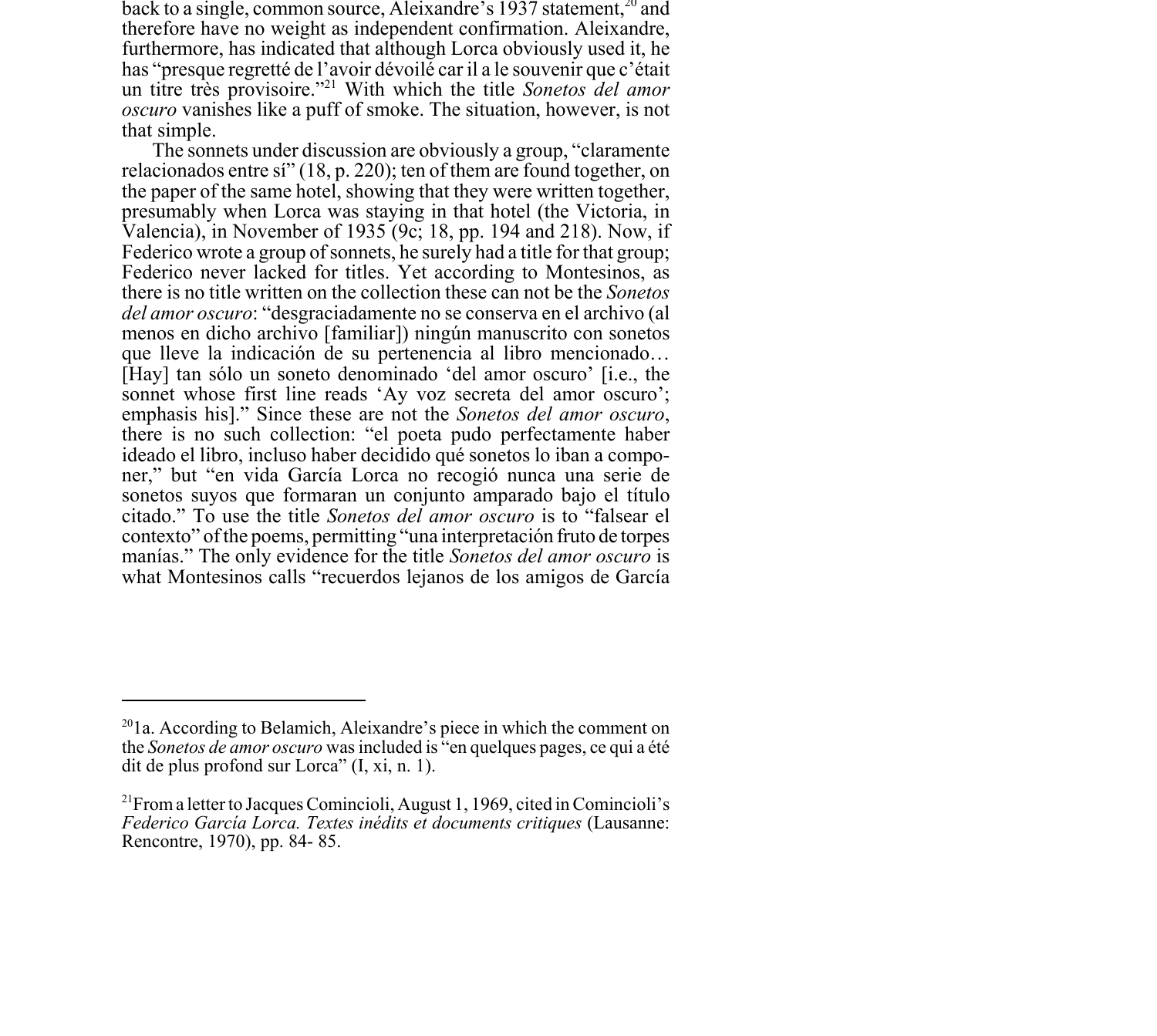Lorca." $^{222}$ 

Everyone outside the Lorca family, however, attributes at least a partial validity to these "recuerdos," concluding that *Sonetos del amor oscuro* is as well documented as is *Sonetos*: they agree that Federico did at some time conceive of a collection of sonnets called *Sonetos del amor oscuro*, and that the sonnets under discussion were part of that collection. "No cabe duda alguna de que fue uno de los títulos, quizás el primero, pensado por Lorca para su libro en preparación," writes Mario Hernández (18, p. 194); as he specified in 1980, this "libro en preparación" was a "libro de sonetos amorosos."23 The chosen editor, Miguel García-Posada, admitted that "el título *Sonetos del amor oscuro* circulara…de modo privado"; "diversos amigos de Lorca… lo han mencionado, y sin duda se lo oyeron al poeta"  $(9c)^{24}$ 

It is unlikely that Aleixandre's statement is the source for all the various references of Lorca's contemporaries to the title, "testimonios sobrados," in the opinion of Lázaro Carreter, "de que proyectó los de materia erótica como conjunto unitario" (9a). Not only Aleixandre but also Neruda, Ayala, Cernuda, Rivas Cherif, Martínez Nadal, Giner de los Ríos, Guillermo de Torre, Altolaguirre, Bergamín, and Manuel Benítez Inglott all used that title and no other.<sup>25</sup> It is hard to

<sup>22 9</sup>e; "Sobre los inéditos de García Lorca." According to Martínez Nadal, the same factor—that Lorca did not leave us a written discussion or outline of the book—was responsible for the delay in publication from 1973 to 1983 of Belamich's reconstruction of Lorca's *Suites* ("Los inéditos de Lorca," *El país*, November 26, 1978).

 $^{23}$ In the "Maeght" collection discussed earlier. Its colophon states "Esta obra constituye la edición original de *Sonetos del amor oscuro* de Federico García Lorca," but these words, to judge by his editorial note, were apparently not written by Hernández.

<sup>24</sup>In his anthology García Lorca (*supra*, note 19), García- Posada wrote that "los…sonetos antologizados pertenecen, sin duda, a los *Sonetos del amor oscuro*" (p. 321).

<sup>25</sup>Neruda: 1b, and also a quotation in W. Mauro and E. Clementelli, *Los escritores frente al poder* (Barcelona: Caralt, 1975), p. 73 (cited by Martín, "Los puntos sobre las íes," p. 18). Ayala: 12. Cernuda: 18, pp. 194-95. Rivas Cherif: "La muerte y la pasión de García Lorca," *Excelsior* [Mexico], January 13, 1957; Rivas is discussing a publication of Juan Rejano, which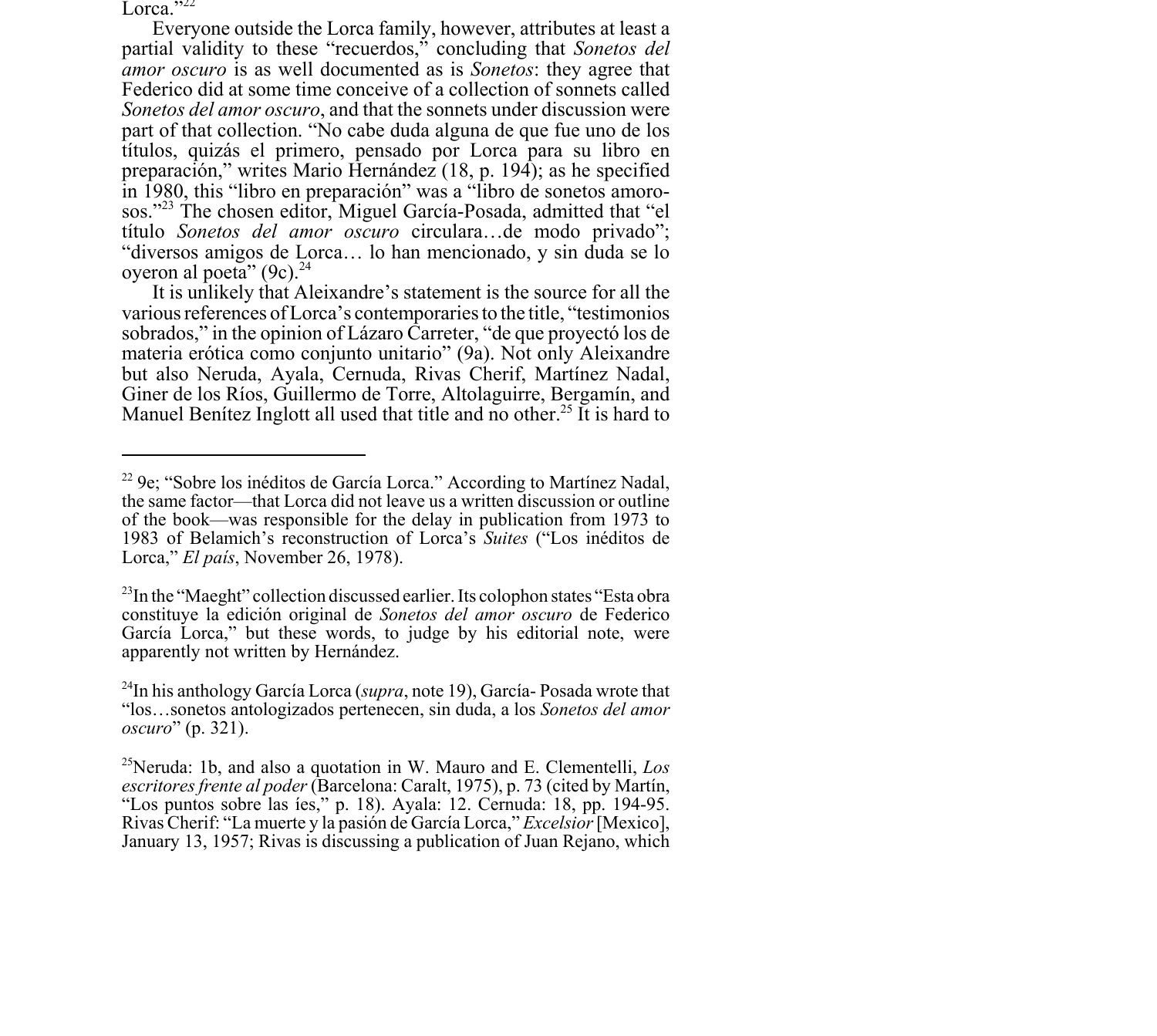believe that all of these friends and acquaintances took the title from a single indirect source, and that not one of them would have realized and corrected the alleged error in that source.

Aleixandre's attack (in a letter to Jacques Comincioli) on his own 1937 statement, in which *Sonetos del amor oscuro* was clearly and unambiguously named ("me leía sus *Sonetos del amor oscuro*"), is also suspect. Why was Aleixandre so definite about it, if it was merely a "provisional" title? Why are we to prefer a recollection of 1969 over one of 1937? Why has Aleixandre neither corrected his piece nor protested against its reprinting, if it is in error or misleading? Why, in discussing with José Luis Cano his 1937 statement and its documentation for the title, did he not correct or qualify it (21, pp. 280-81)?

Additionally undermining Aleixandre's isolated 1969 correction is his statement in it that "Federico n'a lu à Vicente Aleixandre que les seuls publiés jusqu'à présent" (Comincioli, pp. 84-85). In contrast with other persons who heard Lorca read the sonnets (Gil-Albert, Martínez Nadal, Neruda, etc.), Aleixandre claims that he heard only three or four, and that these coincide precisely with those published by 1969. This is so unlikely that it is for all practical purposes impossible, and therefore undermines Aleixandre's simultaneous attack on the title.

I have not seen. Martínez Nadal: introduction to *Poems*, trans. Stephen Spender and J. L. Gili (New York: Oxford University Press, 1939), p. xxv; *El público: Amor, teatro y caballos en la obra de Federico García Lorca* (Oxford: Dolphin, 1970), pp. 159, 169, 189, 258; letter, *El país*, September 8, 1978; Cuatro lecciones sobre Federico García Lorca (Madrid: Juan March/Cátedra, 1980), p. 105. Giner de los Ríos: 9f. Guillermo de Torre: review of the Aguilar *Obras completas*, reprinted in *Las metamorfosis de Proteo* (Buenos Aires: Losada, 1956), pp. 143-51, at p. 148. Altolaguirre: *El caballo griego*, in his *Obras completas*, ed. James Valender, I (Madrid: Istmo, 1986), 87 (note the same title in the variant text in the footnote). José Bergamín, in a draft of his introduction to the Séneca and Norton editions of *Poeta en Nueva York*; see Eisenberg, Poeta en Nueva York: *Historia y problemas de un texto de Lorca* (Barcelona: Ariel, 1976), p. 37 (why Bergamín, having included the title, then deleted it, is not clear, but there are in his introduction many allusions to the collection, as was pointed out by García-Posada, Akal, II, 759). Benítez Inglott: *Crucifixión*, Planas de Poesía [Las Palmas], 9 (September, 1950), according to Arturo del Hoyo, textual notes in the Aguilar edition to the sonnets "Tengo miedo a perder la maravilla" and "El poeta pide a su amor que le escriba."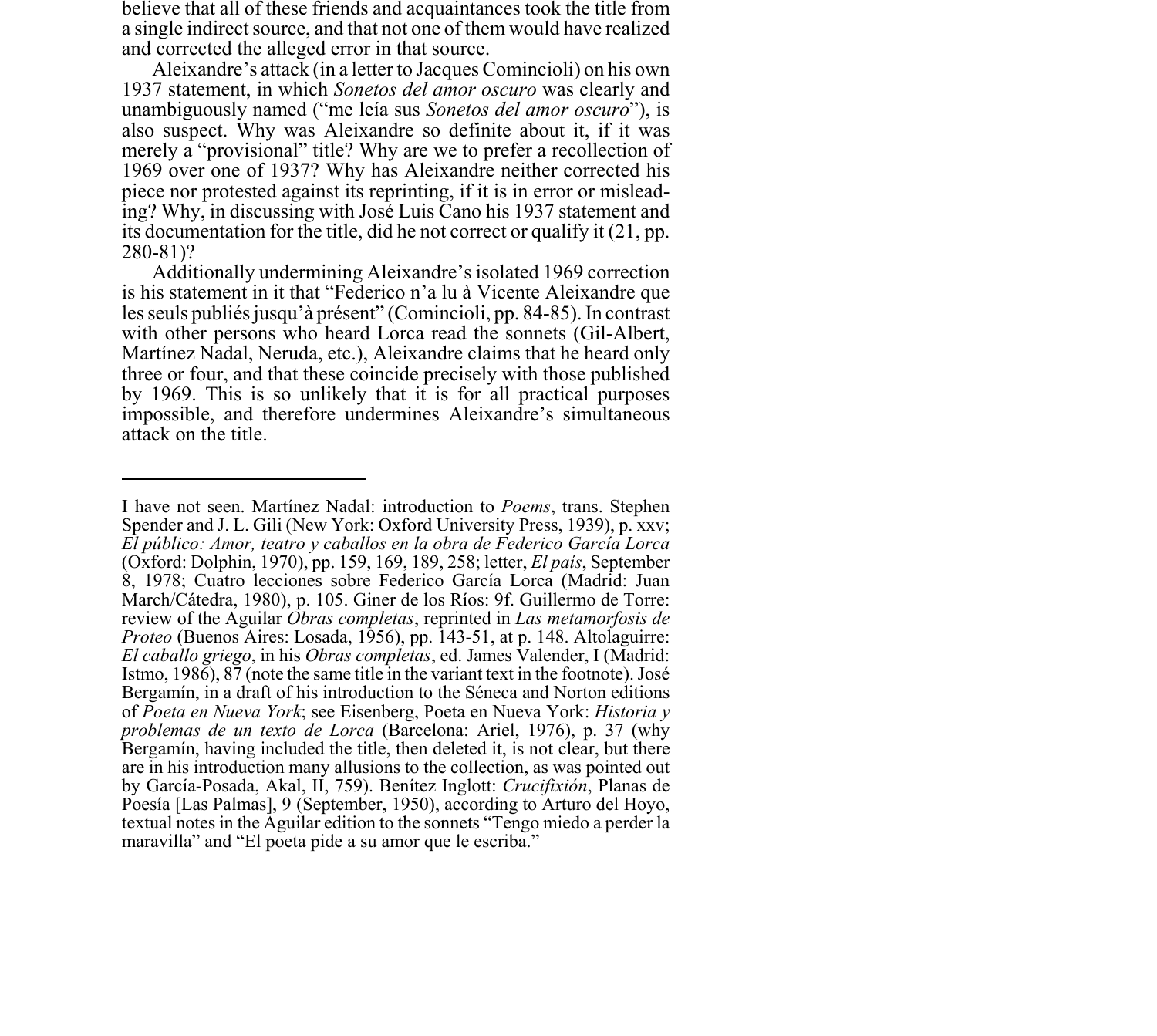That Lorca did call these poems *Sonetos del amor oscuro* would thus seem quite probable. There are two arguments, neither incontrovertible, that he moved from this collection and title to a less specific, more inclusive one; these arguments, rather than reinforcing, undermine each other. The first is the mention of the title *Sonetos* in a newspaper interview of April, 1936; this is the official, "documented," family title.<sup>26</sup> However, Lorca might well not have wanted such a suggestive title as *Sonetos del amor oscuro* to be published.<sup>27</sup> In a letter to Adolfo Salazar of early June, 1936, he tried to prevent certain words of his from being published in a newspaper, and sources, such as Neruda, are definite in his treating these poems, like the "irrepresentable" *El público*, as something not to be circulated casually. Also, in the same interview Lorca used the title *Nueva York* for a book which he had already called *Poeta en Nueva York*, but no one has suggested that Nueva York is therefore the title we should adopt.

The second argument is based on the statements of Luis Rosales, the only one of Lorca's circle to suggest a different title, and a title, furthermore, unsupported by any source outside Rosales' family: *Jardín de* (or *de los*) *sonetos*. According to Rosales in 1978, this title was merely a projected one.<sup>28</sup> However, in 1981 Rosales claimed that Lorca had written sonnets in Rosales' house, while in hiding shortly before his assassination; $^{29}$  these of course could not be the sonnets allegedly corresponding to the earlier "broader" title of *Sonetos*. Rosales further claimed that he had turned over "algunos" to the Lorca family, without keeping a copy. In 1984, repeating that he

<sup>&</sup>lt;sup>26"</sup>El título fue simplificado por el propio poeta en declaraciones últimas, bajo el simple título de *Sonetos*" (Montesinos, "Sobre los inéditos de García Lorca"; also 9e, 9f).

 $27$ According to García-Posada (9c), one can understand why the title *Sonetos del amor oscuro* "no trascendiera a las declaraciones públicas del autor."

<sup>28</sup>Quoted by Ian Gibson, *El asesinato de García Lorca* (Barcelona: Crítica, 1979), p. 181. The same information is found in Hernández's introduction his edition of *Diván del Tamarit, Llanto por Ignacio Sánchez Mejías, Sonetos,* pp. 128-29, citing a report of Gibson's interview with Rosales in *Triunfo*, February 24, 1979 (not seen).

<sup>29</sup>According to García-Posada, Akal, II, 759.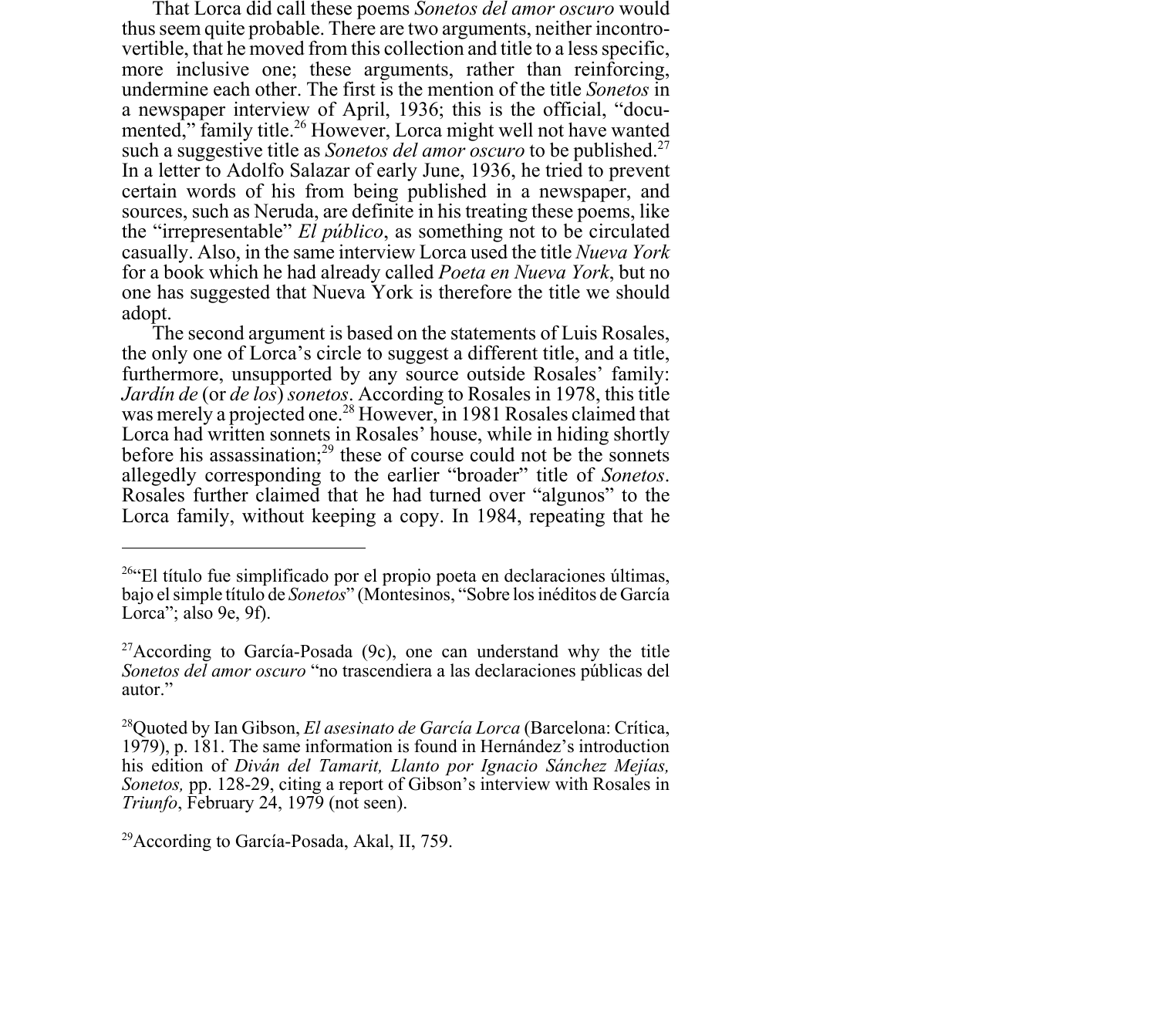himself had turned over to the Lorca family Federico's sonnets, he stated that he was "absolutamente arrepentido, porque esos sonetos no están entre los publicados."30

There are several problems with these statements of Rosales. They are contradictory on their face, and are combined with a claim, completely at variance with every other source, that Lorca's sonnet collection, the *Jardín*, consisted of 30 to 35 sonnets (see 18, pp. 220- 22). (The possibility that Lorca could have written that many otherwise unknown sonnets in a short time Mario Hernández finds "perfectamente verosímil… [pues] en ningún momento debió temer por su vida" [18, p. 206], while Miguel García-Posada declares "no creo que el terror reinante, y que el autor conocía, le permitiera escribir" [Akal, II, 759].) They must also be assessed together with other statements of Rosales: that Lorca in his house was writing or intended to write a continuation of the *Milagros de nuestra Señora*<sup>31</sup> and a work called Adán, which in one interview was called an epic poem,32 in another a drama (Molina Fajardo, p. 39). These statements, which to my knowledge no one takes seriously, are just as worthy of respect as is the *Jardín de los sonetos*.

A further problem with Rosales' statements is his claim that he turned over manuscripts to the Lorca family; this contradicts an earlier statement of his sister Esperanza that it was their father who had turned over to Lorca's father all the manuscripts in their possession (Gibson, El asesinato, p. 180), and also fails to address the fact that Rosales, who met Lorca in 1930, conserves poems from 1918 unpublished until 1976 and 1982 (Akal, II, 770-71), perhaps the same "inéditos" of Federico he was reading in 1944.<sup>33</sup> If either

 $30$ Quoted by Hernández, 18, p. 228, n. 79.

<sup>31</sup>Eduardo Molina Fajardo, *Los últimos días de García Lorca* (Esplugués de Llobregat, Barcelona: Plaza & Janés, 1983), p. 178.

<sup>32</sup>Gibson, *El asesinato*, p. 181; Hernández, introduction to edition of *Diván del Tamarit, Llanto por Ignacio Sánchez Mejías, Sonetos*, pp. 128-29; José Luis Vila-San-Juan, *García Lorca, asesinado: toda la verdad* (Barcelona: Planeta, 1975), p. 116.

<sup>33</sup>Charles David Ley, *La costanilla de los diablos (Memorias literarias 1943-52)* (Madrid: José Esteban, 1981), p. 41. Regarding information in this volume relevant to the text of *La casa de Bernarda Alba*, see my "Nuevos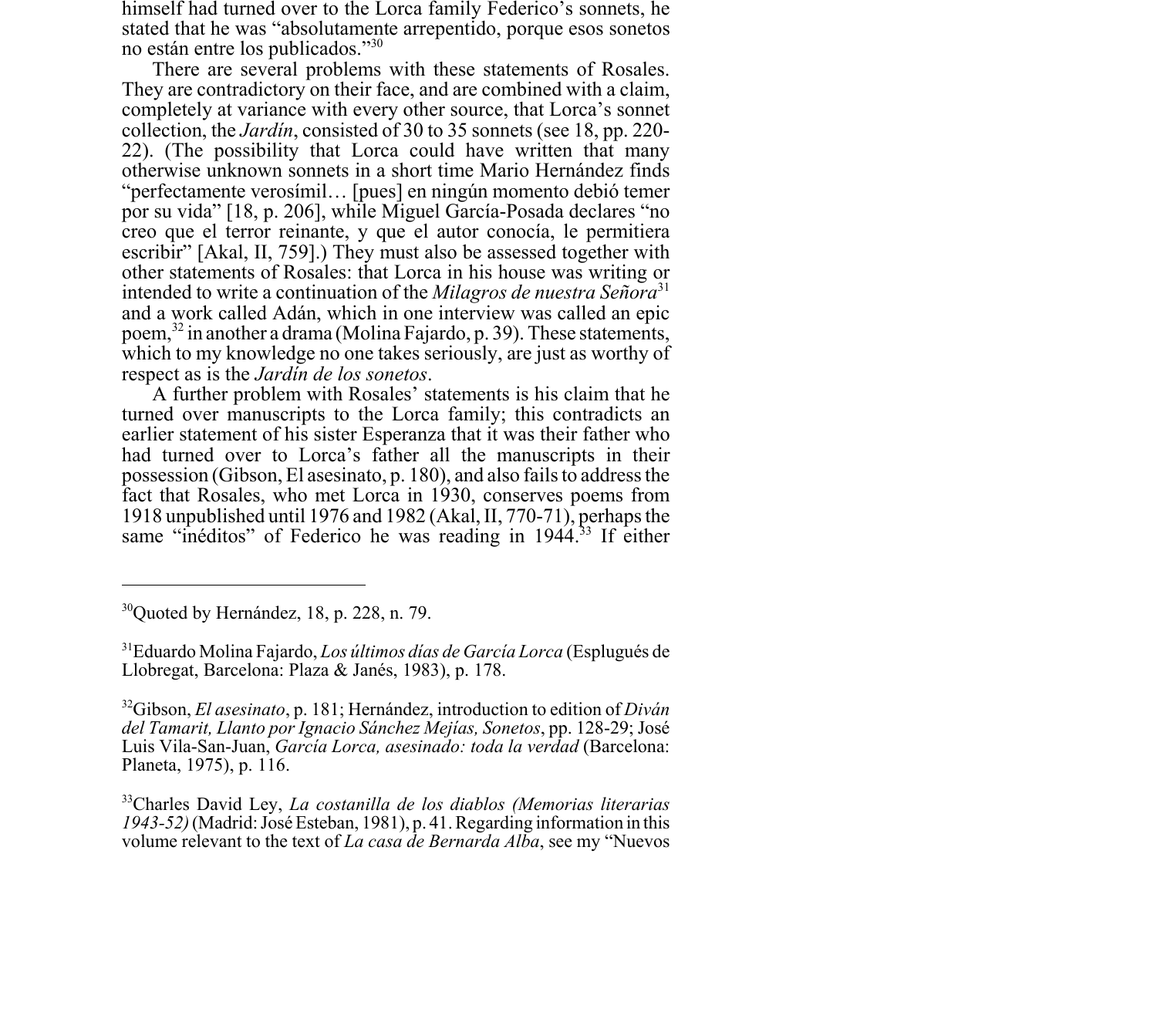Rosales did give these sonnets to Federico's father, what has happened to them? Montesinos has repeatedly denied that his family possesses the texts in question, and most recently is quoted as follows: "Respecto a los *Sonetos del amor oscuro*, Fernández Montesinos dijo no conocer la existencia de otros, aunque reveló que quizá 'los tenga Luis Rosales.'"34 Furthermore, there is the question of Lorca manuscripts other than sonnets: Hernández believes it likely that at this time there passed from the Rosales to the Lorcas the or a MS of *La casa de Bernarda Alba* (18, p. 208), a text with a confusing history of its own.<sup>35</sup>

Furthermore, there are similar problems and contradictions in Rosales' incomplete accounts of the circumstances surrounding Federico's death.<sup>36</sup> For all these reasons—the unsupported title, the quantity of poems, that they are missing, the self-contradictions and the general unreliability of Rosales—his statements about Lorca's sonnets must be judged suspect. As Mario Hernández summarized,

 $35$ See note 33. In this context it is worth pointing out that no comment at all has been made on my suggestion (*Poeta en Nueva York*, p. 36) that Rosales might be one of the still-unidentified holders of a MS of *El público*, a work Federico was carrying with him in July of 1936.

36"La muerte de Federico ha sido para mí una prueba decisiva. Yo quería mucho a Federico. Debo a los sufrimientos de todo orden que padecí entonces, y padezco aún, no sólo la pena más grande de mi vida, sino *el conocimiento definitivo de mí mismo* y la certidumbre de que uno no se puede fiar de nadie en este mundo" (quoted in Marcelle Auclair, *Vida y muerte de García Lorca*, trans. Aitana Alberti [México: Era, 1972], pp. 389- 90; emphasis added). As an introduction to this aspect one might contrast his statements quoted by Rivas Cherif, "La muerte y la pasión de García Lorca," *Excelsior*, January 6, 1957, with Gibson, Chapters 9 and 10; also compare Claude Couffon, *Granada y García Lorca* (Buenos Aires: Losada, 1967), p. 117; Gibson, p. 181; and Vila-San-Juan, Appendix I. See also Daniel Eisenberg, *Textos y documentos lorquianos* (Tallahassee, 1975), p. 48, n. 5; and Soledad García, "Las cosas que oculta Luis Rosales," *Realidad*, No. 1036 (May 2, 1973), p. 6.

documentos relativos a la edición de *Poeta en Nueva York* y otras obras de García Lorca," forthcoming in *Anales de Literatura Española* [Alicante].

<sup>34&</sup>quot;Montesinos revela parte de la obra inédita de García Lorca," *Diario de Granada*, November 9, 1984, p. 1.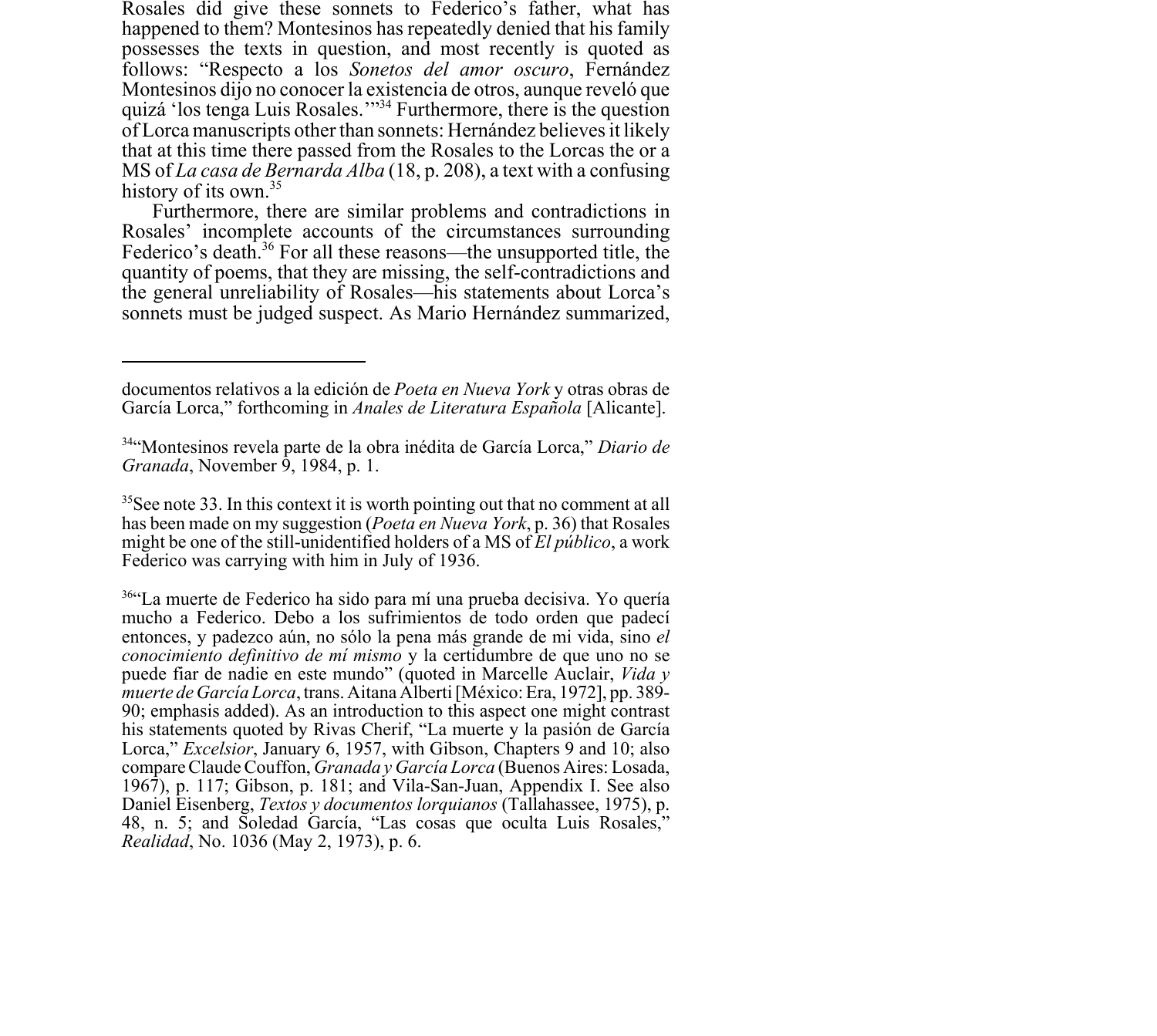"el hecho de que progresivamente haya ido añadiendo nuevos datos provoca cierta desconfianza sobre la fidelidad de su memoria o, sin más, de sus testimonios" (18, p. 222, n. 62); "las declaraciones de Luis Rosales son contradictorias y cambiantes a lo largo del tiempo, lo cual hace dudar de la fidelidad de su memoria."<sup>37</sup> Given this, one can not accept Hernández' and García-Posada's selective use of Rosales' information.

None of this, then, would seem sufficient to remove authority from the clear statement of such a knowledgeable and straightforward source as Neruda: "La última vez que lo  $vi$ ,  $38$  me llevó a un rincón y, como en secreto, me dijo de memoria seis o siete sonetos que aún persisten en mi recuerdo como sonetos ejemplares, de una increíble belleza. Era un libro entero que nadie conoce aún. Lo tituló *Sonetos del amor oscuro*."39

According to García-Posada, even if Lorca did use the title *Sonetos del amor oscuro,* which he calls "mítico" (9c), that does not therefore mean that it has the meaning commonly attributed to it.

 $38$ July 11, 1936, according to Auclair, p. 323.

391b. The title is also used by Neruda's widow, who refers to *ABC*'s edition not by its title *Sonetos de amor* but as *Sonetos del amor oscuro* (*ABC*, edición internacional, July 18-24, 1984, p. 21). Also in *ABC*, Claude Couffon is quoted as using the title *Sonetos del amor oscuro* (15); it is used three times in the heading and text of "Amancio Prada cantará los *Sonetos del amor oscuro*, de García Lorca, en el teatro María Guerrero," *ABC*, edición internacional, February 5-11, 1986, p. 32. While reprinting the "*Sonetos de amor*," the heading being the only place that title is found, the editor of *ABC*, Luis María Ansón, three times in his introduction uses *Sonetos del amor oscuro* (*Los domingos de ABC*, August 17, 1986, p. 27). In the same issue, the title is also used by Charles Marcilly: "la denuncia de la marginación más dolorosa y personal, la del amor homosexual que se confiesa en los poemas del *Diwán del Tamarit* y los *Sonetos del amor oscuro*" ("El pensamiento de Federico," p. 13), and by Julio Huelamo Kosma: "el código amoroso que recorre con manifiesta acuidad los *Sonetos del amor oscuro*" ("El soneto 'El poeta pregunta a su amor por la Ciudad Encantada de Cuenca,'" pp. 42-43, at p. 42). According to Mario Socrate, "le obiezioni risentite al 'mítico' titolo *Sonetos del amor oscuro*…appaiono trascendere gli scrupoli d'un rigore filologico" (20, p. 252).

<sup>37&</sup>quot;Se reaviva la polémica de García Lorca," *Diario de Granada*, November 9, 1984, p. 10.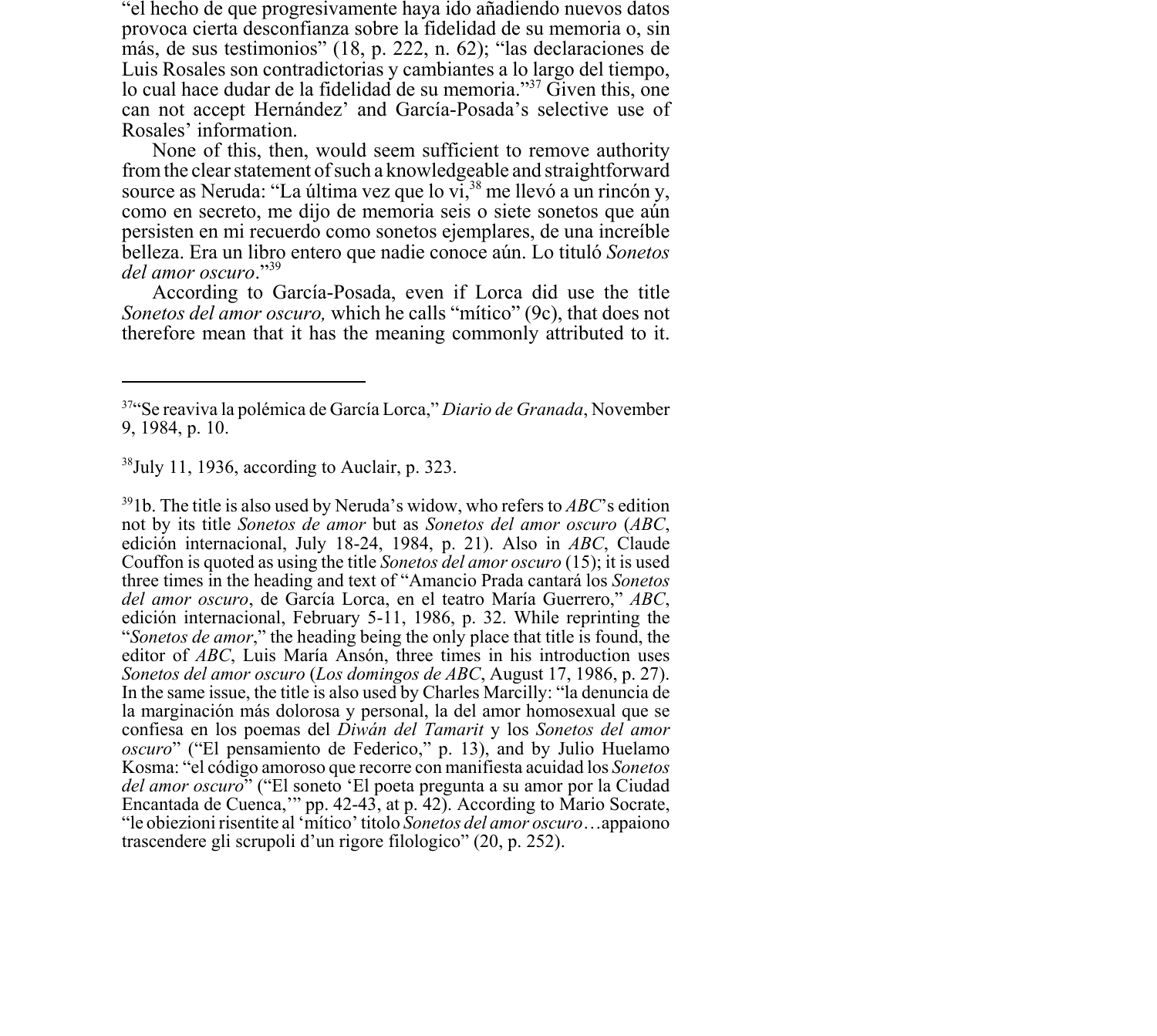"Amor oscuro" means "amor secreto," and also "el amor que mata o hace morir." To claim that "amor oscuro" meant "homosexual love" would be "irresponsabilidad," "hacer daño," "falsear datos," "manipular hechos," an "abusiva simplificación…, otorgándole unas resonancias morbosas, y aun mórbidas," and in sum "lectura e interpretación errónea de la obra lorquiana" (9c, adapted). Faced with which, one must cite the reaction of Carmelo Samona<sup>:40</sup> "Un curioso" riserbo trapela dalle pagine del quotidiano madrileno. Perché? Nel 1984 occorre davvero difendere Lorca da se stesso?" (17).<sup>41</sup>

García-Posada's own collaborator Mauro Armiño wrote "uno de los insultos lanzados contra Lorca es el de su homosexualidad. Y los *Sonetos del amor oscuro* cantan esa pasión."<sup>42</sup> Even in the same publication, Lázaro Carreter (9a), while sensibly pointing out that "amor oscuro" meant "love" in general, did not avoid the implication that a love which is general is not only heterosexual. "Lorca vivió con dramatismo su condición… Aunque Federico no rehuyó el equívoco, ese adjetivo [oscuro] en su intención decía mucho más. Se refería esencialmente al ímpetu indomable y a los martirios ciegos del amor…. ¿Que ese amor es distinto?… Aguijoneaba a Federico [que este amor fuera] un amor improductivo…. Pero no niega que sea

<sup>40</sup>García-Posada himself, carefully choosing his words, wrote (in Akal, II, 131) that "no se puede negar que hay en él [the word 'oscuro'] una franja de significado que conecta con una concepción amorosa no heterosexual," although in Lorca it was "exento de connotaciones turbias." If it does not have those connotations, though, then why is there such resolute opposition to its use?

<sup>41</sup>The quotation of Aleixandre which closes Cano's *Cuadernos de Velintonia*: "Lo curioso es cómo en todos los artículos que acompañan a los sonetos [in *ABC*] se evita cuidadosamente la palabra homosexual, aunque se aluda a ello, pues nadie ignora que esos sonetos no están dedicados a una mujer. Se ve que todavía ésa es palabra tabú en España, en ciertos medios, como si el confesarlo fuese un descrédito para el poeta. Todo eso viene de muy antiguo, de cuando la Inquisición quemaba vivos a los culpables del delito nefando. No es extraño que aún haya gentes para las que toda sospecha de ese supuesto pecado sea vista como peligrosa, aunque ya no haya inquisición" (21, pp. 284-85).

 $422$ . Mauro Armiño is credited in the colophons of Akal I and II, and is also listed on García-Posada's García Lorca as the editor of the series in which the book appeared.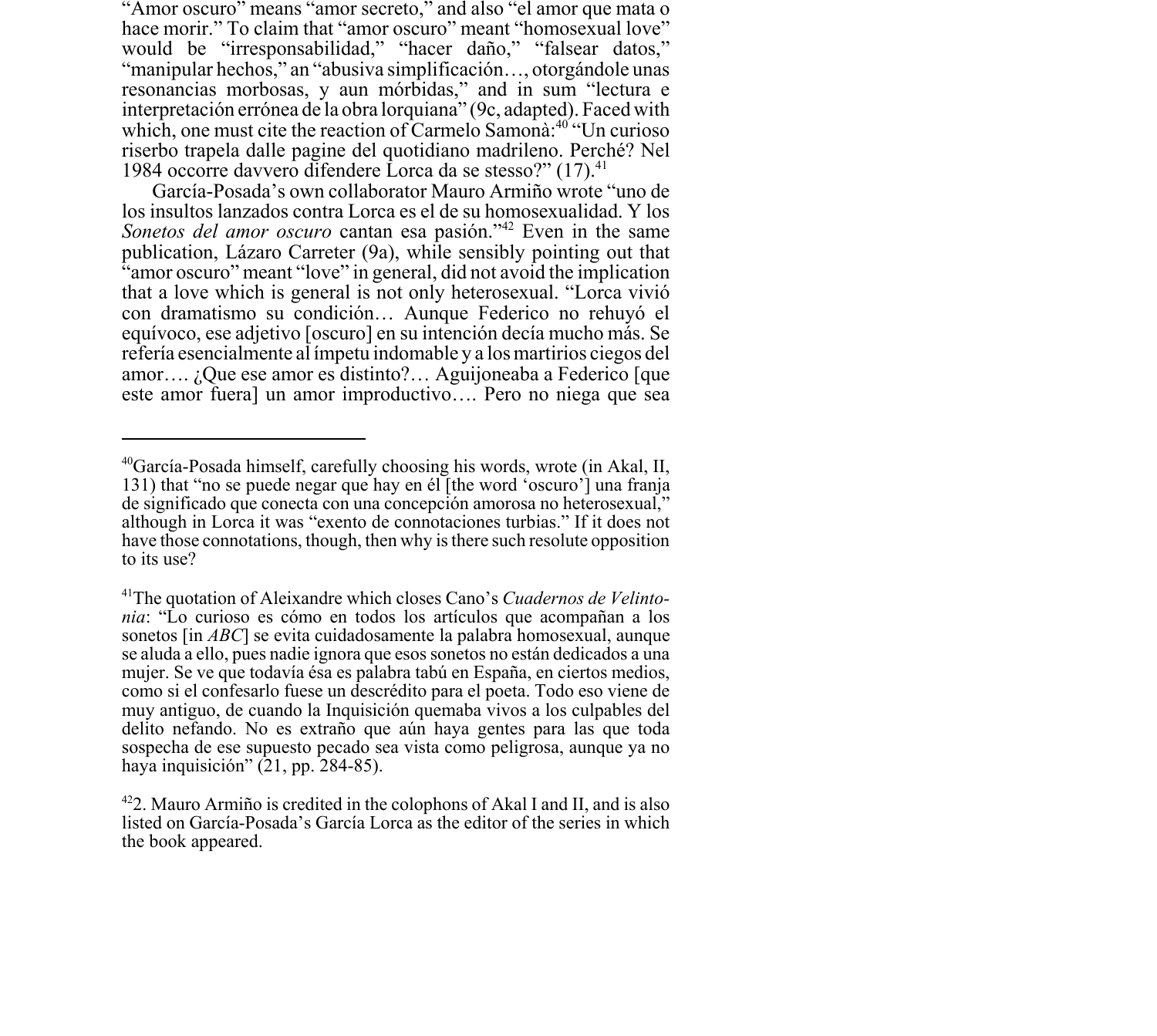amor." Mario Hernández, while pointing out that "las connotaciones del sintagma 'amor oscuro' se disparan en más de una dirección," described as not only "comúnmente admitido" but "justifica[do]" the meaning just mentioned (18, p. 195).

One can maintain the contrary position: even if Lorca did move to a broader concept and title for his sonnet collection, the meaning "comúnmente admitido" is still correct. That Lorca compared his book of sonnets to Shakespeare's *Sonnets*, of which García-Posada makes much,<sup>43</sup> recalls the attribution of homosexual implications to Shakespeare's sonnets, an interpretation so widespread—more so than today—that Lorca certainly must have been exposed to it.<sup>44</sup> In defense of the *Jardín* title Hernández refers to Lorca's "remotos jardines verlenianos de sus prosas y poemas juveniles" (18, p. 211), but forgets the meaning of Verlaine to Lorca.<sup>45</sup> In sum, even if Lorca was planning a larger sonnet collection, the poems he called *Sonetos del amor oscuro*, and only those poems, were what was new about it, what he was reading to his friends, what was thematically linked to other writing projects of the same period.

The second and final point which the incident brings up is—yet another time—the question of access to Lorca's works. Not only do we not have an edition of his complete works, we do not even know what his complete works would contain. Naturally this makes much study of Lorca provisional in nature.

This problem has two facets; the first is the Lorca family archive. Statements made about it have repeatedly been shown to be inadequate. For example, in text 93, Montesinos said that all of Federico's "obra poética" was being studied by a group of "expertos lorquistas," leaving unanswered the question of the fate of the materials which

<sup>439</sup>c; *García Lorca*, p. 321.

<sup>44</sup>For an introduction to this crux of Shakespeare scholarship, see Martin Green, *The Labyrinth of Shakespeare's Sonnets* (London: Charles Skilton, 1974), Chapter 4, and Joseph Pequigney, *Such is My Love: A Study of Shakespeare's Sonnets* (Chicago: University of Chicago Press, 1985).

<sup>45 &</sup>quot;Soy un pobre muchacho apasionado y silencioso que, casi casi como el maravilloso Verlaine, tiene dentro una azucena imposible de regar y presento a los ojos bobos de los que me miran una rosa muy encarnada con el matiz sexual de peonía abrileña, que no es la verdad de mi corazón" (from Lorca's first letter to Adriano del Valle).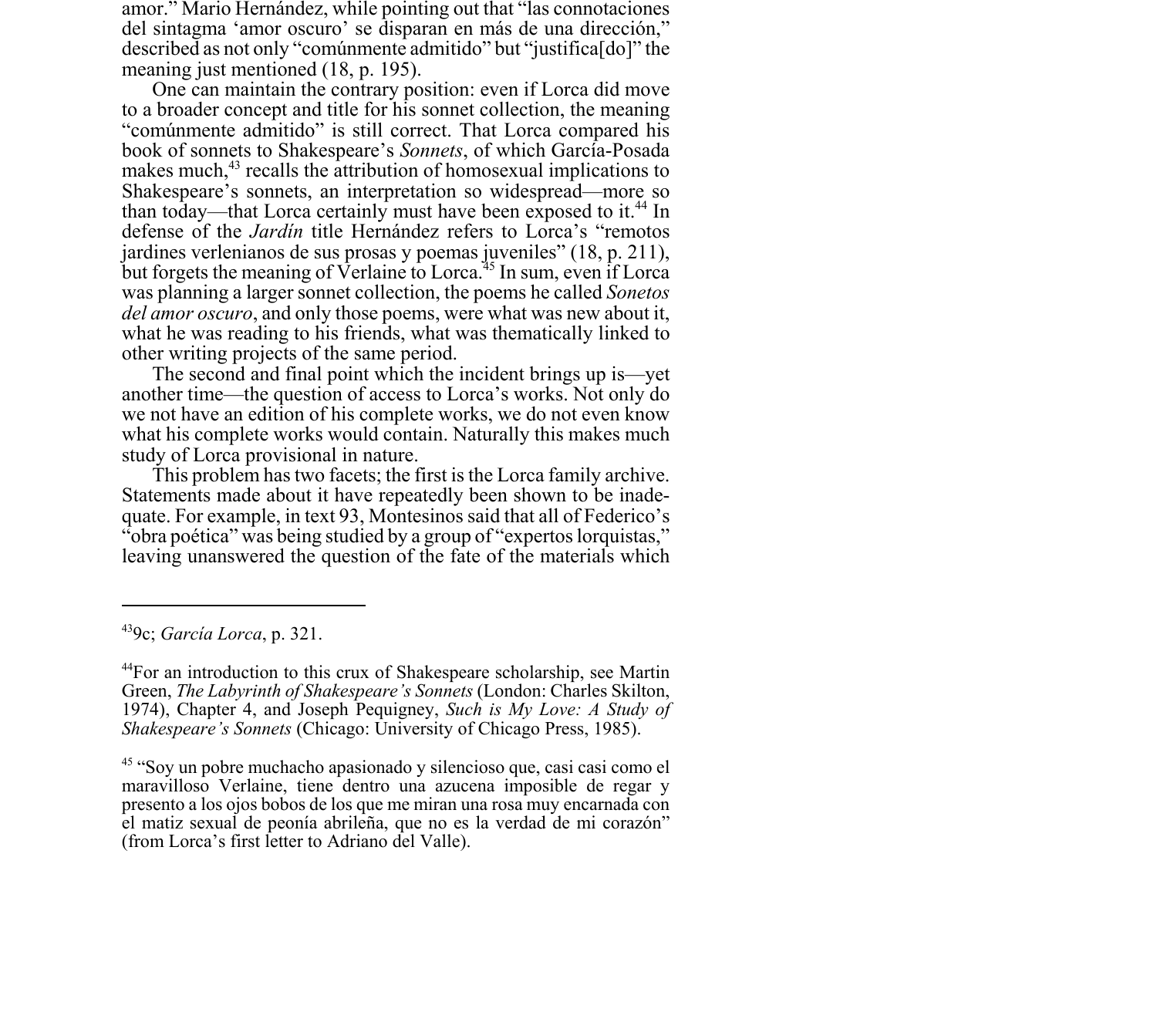were not poetry. The "expertos lorquistas" (in answer to Rafael Martínez Nadal, "Los inéditos de Lorca," *El país*, November 26, 1978), published a joint letter in *El país*, January 7, 1979, stating that "el archivo de la familia del poeta ha permanecido desde hace años abierto y a nuestra entera disposición para el trabajo que realizamos"; this letter was signed by Ian Gibson, Francisco Giner de los Ríos, Mario Hernández, Marie Laffranque, Eutimio Martín, and Antonina Rodrigo.46 That even those signing could not independently endorse what they had signed, however, can be seen from Hernández' later conflicting statement: he had only been able to see the manuscripts of the sonnets "en dos o tres ocasiones…sin tomar más que alguna nota suelta," and had access to copies only through those of Eutimio Martín (18, p. 196, n. 9).

In fact, direct access to the family archive is restricted to Montesinos and Isabel García Lorca (Montesinos, personal communication, June 9, 1984), and to this day no full description of its contents has been published. García-Posada, declaring a heavy debt to an article of Marie Laffranque, published a list of "inéditos" contained in it (Akal, I, 561-62); although without any reference to the bulky files of Lorca's correspondence, we find that there are "conservados en los archivos familiares" Lorca's diary, "de la época adolescente," "poemas de 1917 a 1920," an "esbozo" of *La bola negra*, "proyecto de drama contra la represión homosexual," as well as the first act of *Los sueños de mi prima Aurelia*47 and a one-act play, *Sombras*. It was

<sup>46</sup> García-Posada and Belamich are not among the signatories, the former because he has not been able to consult the Lorca archives (Akal, II, 763); the latter's access, which he has commented favorably and gratefully on (11; his translation, I, lx), was prior to the death of Francisco García Lorca.

<sup>&</sup>lt;sup>47</sup>The manuscript of this play was exhibited at the New York Public Library in 1985 as part of the *Tesoros de España* exhibition. According to the catalog of the exhibition (New York Public Library, 1985), p. 412, a facsimile edition was being prepared by Marie Laffranque, to be published by the University of Granada and the García Lorca Foundation. The Spanish and English parallel-text commentaries disagree on the nature of the edition, which according to the English text will contain "the last 28 sheets" [according to the catalog, the MS consists of only 28 sheets], and according to the Spanish "estas últimas veinticinco cuartillas." Publication of the "esbozo" of *La bola negra* has not been announced at all, nor has that of the "una hoja" of *La destrucción de Sodoma*, which, according to Montesinos ("Sobre los inéditos de García Lorca"), is in the family's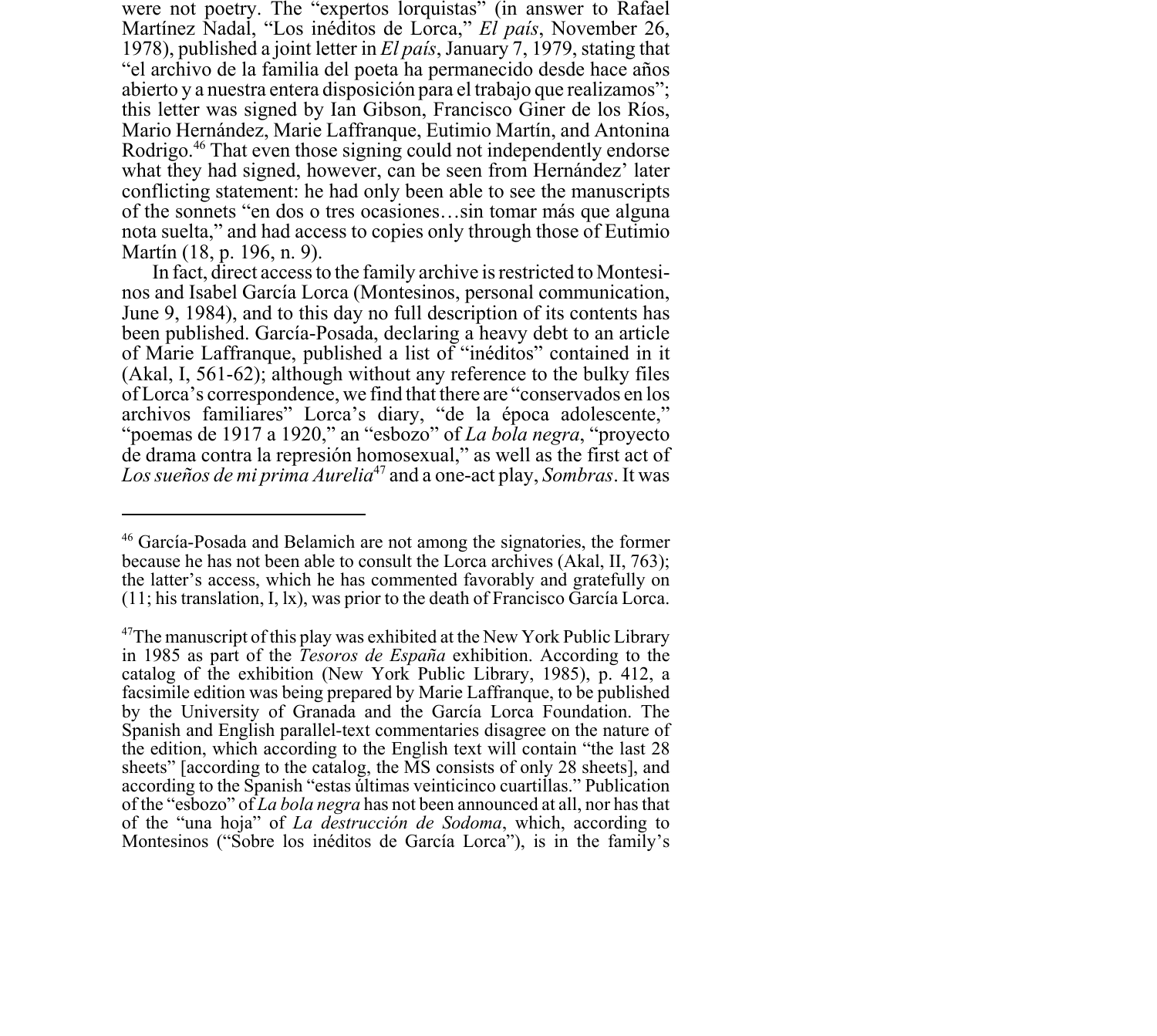a revelation to hear the latter, dated 1920, discussed by Eutimio Martín; its topic is a comparison of Christianity with Greek philosophy.48

Belamich's translation included "más de cincuenta canciones, poemas en prosa, odas, los escritos juveniles e incontables variantes a millares de versos" (María Dolores Aguilera, p. 6), "entre tres y cuatro mil versos" (2) unavailable in Spanish. With the publication of the *Sonetos*, the *Oda y burla de Sesostris y Sardanápalo* (note 53, *infra*), a piece of juvenilia, "Mi compadre pastor,"<sup>49</sup> and the partial publication of *Sombras* by Martín, it seemed that progress was being made. At least through Volume I (poetry and prose) of Belamich's translation we thought, for a time, that we knew the contents of the archive in this area, with access to the French translations.

Leaving aside the case of a sonnet to Neruda's daughter, present in the Lorca archive but not in Belamich's volume of translations, $50$ in November of 1984 we had the revelation by Montesinos of many additional works, whose existence was apparently unknown even to Belamich, in the family archive. According to a talk given in Granada on November 8, 1984, reported in an article significantly titled "Fernández Montesinos reveló *parte* de la obra inédita de García

possession.

<sup>48 &</sup>quot;La primera pieza teatral (inédita) de García Lorca," paper presented at the VIII Congreso de la Asociación Internacional de Hispanistas, Brown University, 1983; published in *Quimera*, No. 36 (March, 1984), pp. 51-55 (not seen). According to Martín, *Heterodoxo y mártir*, p. 246, n. 35, the *Quimera* article and AIH paper is incorporated into that book. "Los puntos" sobre las íes," cited *supra*, note 5, is also incorporated, pp. 46-64.

<sup>49</sup>Eutimio Martín, "En torno a un texto autobiográfico (inédito) de Federico G. Lorca," in *L'Autobiographie en Espagne* (Aix-en-Provence: Université de Provence, 1982), pp. 227-59. This article is reproduced with minor changes, although without the facsimile of the manuscript found in the original publication, in Martín, *Heterodoxo y mártir*, pp. 175-99.

<sup>50&</sup>quot;Versos en el nacimiento de Malva Marina Neruda," *ABC*, edición internacional, July 18-24, 1984, pp. 22-23. Neruda himself had no copy of this poem  $(p. 21)$ .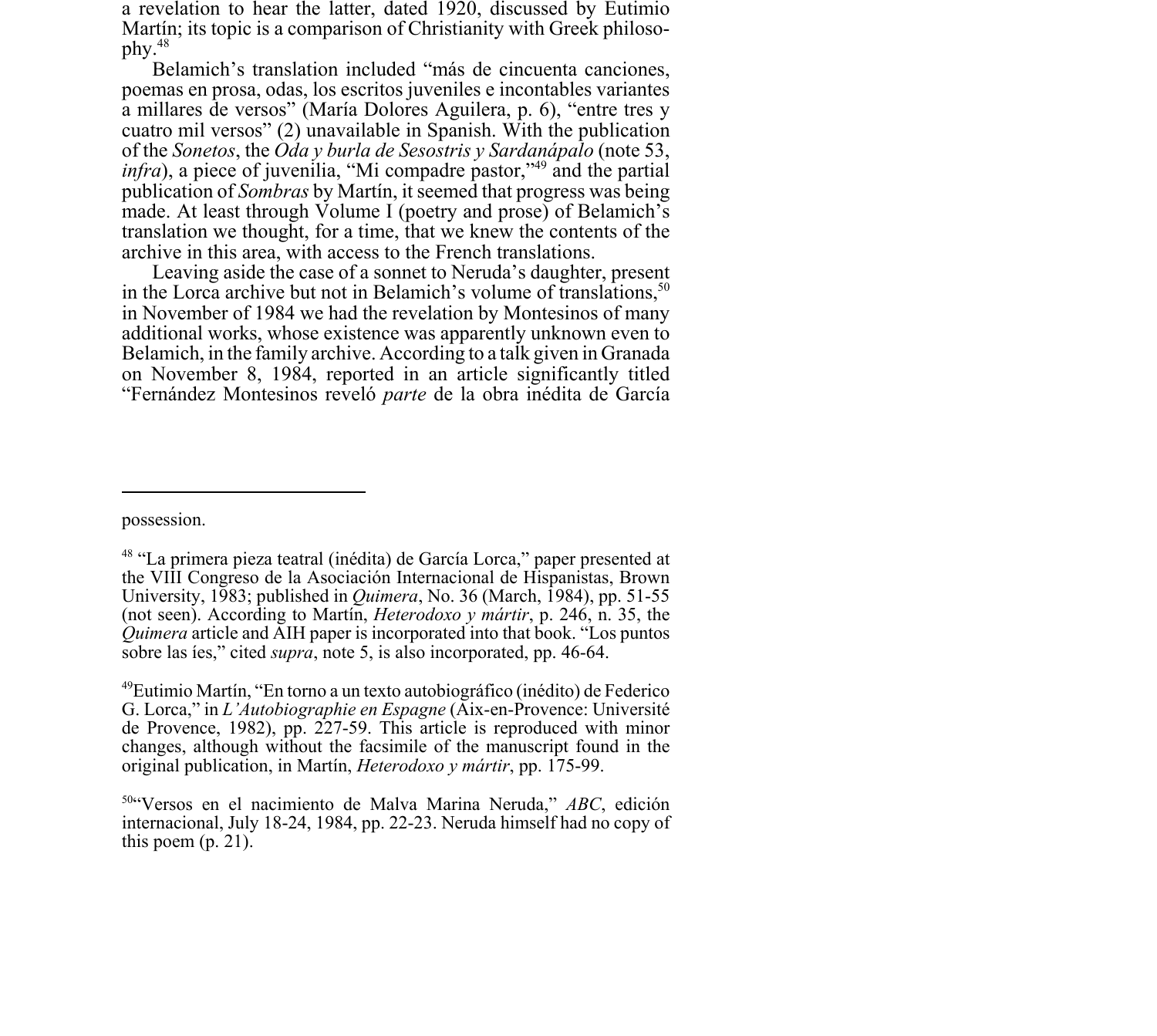Lorca" (italics mine), $51$  these include fragments of five of the six works mentioned as in press or in preparation at the end of the longunavailable *Impresiones y paisajes: Místicas, Fray Antonio (Poema raro), Elogios y canciones, Eróticas*, and *Tonados de la vega (Cancionero popular)*; these fragments are up to 114 pages long. In addition, Montesinos mentioned "un breve estudio sobre una obra titulada Diego Corrientes, tópico andaluz en tres actos," "que termina con la aparición del Cristo del Gran Poder," "un diálogo en el que intervienen Federico, Buñuel y Augusto Centeno," and "diálogos como el *Diálogo de la sombra*, otro sin título que comienza 'Jehová aparece solemne…' y uno, curioso titulado *Diálogo mudo de los cartujos*, donde en vez de parlamentos, los frailes hablan por signos ortográficos." In May, 1985, Ian Gibson has added that besides the *Místicas*, the juvenilia include "unos 140 poemas, algunos de ellos largos, otros muy extensos…varias pequeñas obras teatrales" and "otros interesantes manuscritos." Gibson comments on the material's importance: "la publicación de este material nos brindará importantes claves para el mejor entendimiento del mundo lorquiano…. Demuestra, en primer lugar, que la crisis religiosa del joven Lorca fue mucho más profunda y virulenta de lo que hubiéramos podido deducir de la lectura de *Impresiones y paisajes, El maleficio de la mariposa* y *Libro de poemas*."52 Although an unspecified portion of it is reported

<sup>51</sup> *Diario de Granada*, November 9, 1984, pp. 1 and 10. The content of *Místicas* was reported in more detail in *El país*, November 13, 1984, known only through the reprint in the international edition, November 19, 1984, p. 19 (in turn reproduced in Hispania, 68 [1985], 560). Greater detail is found in an inventory by Christopher Maurer, "Sobre la prosa temprana de García Lorca (1916-1918)," *Cuadernos hispanoamericanos*, Nos. 433-434 (July-August, 1986), pp. 13-30, which includes some brief excerpts.

<sup>52</sup> Ian Gibson, "Crisis de religión y dudas de amor," *La gaceta del libro* [Fondo de Cultura Económica], 1<sup>ª</sup> quincena de mayo, 1985, 2 pp. Gibson adds—the possible connection with the inaccessibility of this material is obvious—that "si el Lorca adolescente ha llegado a odiar al Dios de las Batallas [of the Old Testament], es principalmente porque éste condena la sexualidad humana." Further information on the juvenilia is scattered in Martín, *Heterodoxo y mártir*, and Maurer, "Sobre la prosa temprana," *passim*.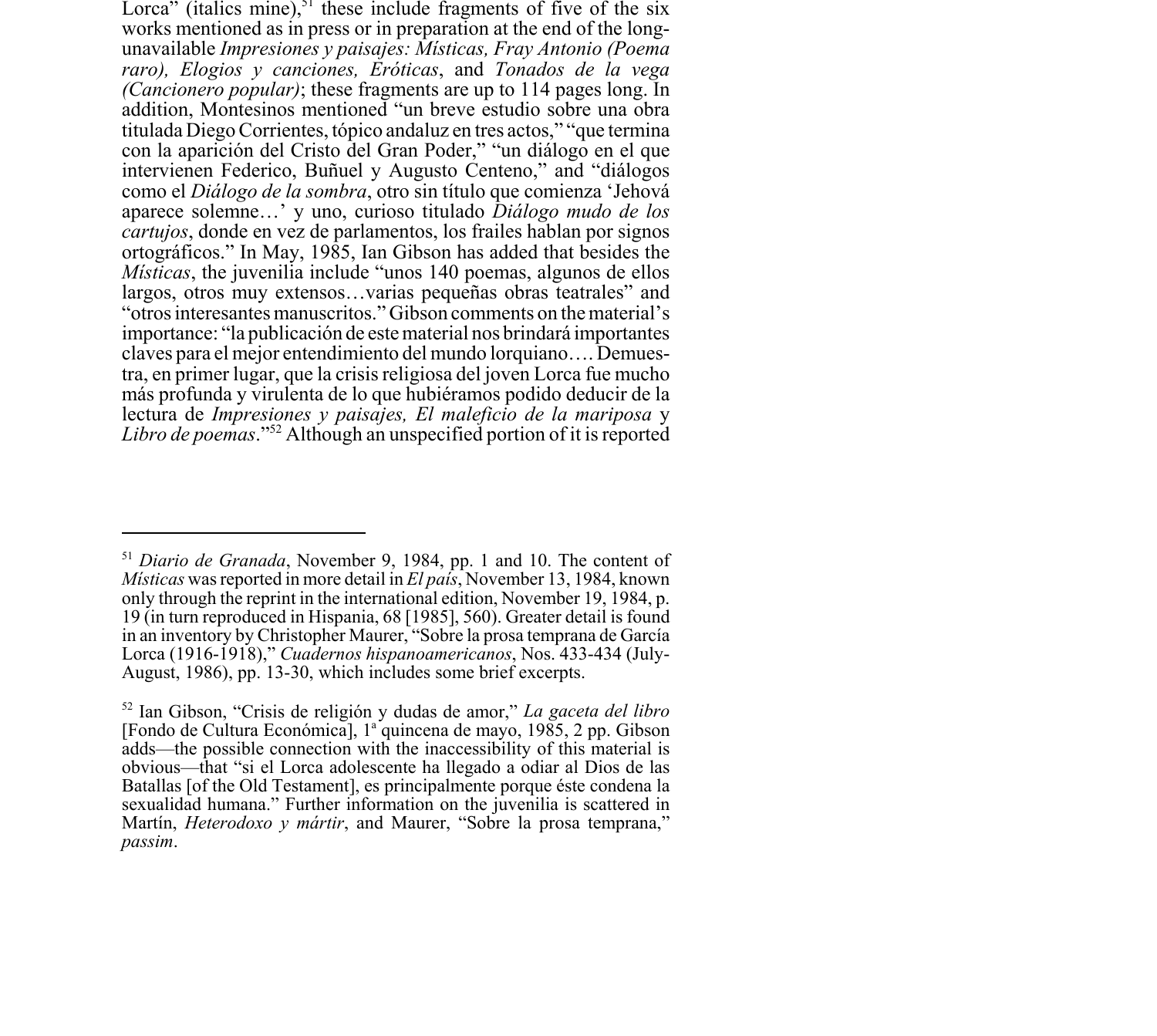to have been included in an appendix to Martín's dissertation,<sup>53</sup> no plans for its publication have been announced.<sup>54</sup>

Yet the question of Lorca's unpublished or imperfectly published works does not end here, nor is it only a question of juvenilia. The mysteries of the manuscripts of *Poeta en Nueva York* and *El público* are still unresolved, and Martínez Nadal has yet to tell us the nature of the "papeles personales" which Lorca gave him together with the incomplete draft MS of the latter.<sup>55</sup> Salvador Dalí, in 1978, said that he would publish his correspondence with Lorca, and Gerardo Diego said the same in 1979 regarding his correspondence; neither has taken place.56 Rafael Sánchez Ventura has yet to carry out his plan to

<sup>53 &</sup>quot;La juvenilia inédita del poeta (que hemos podido leer gracias a la tesis de Eutimio Martín, que la incluye en apéndice)" (Ian Gibson, "Un probable artículo de García Lorca sobre Omar Jayyam," *Cuadernos hispanoamericanos,* Nos. 433-44 [July-August, 1986], pp. 37-42, at p. 39). On p. 37, n. 2, Gibson gives the title: "apéndice documental a la tesis doctoral de Eutimio Martín, 'Federico García Lorca, heterodoxo y mártir. Análisis y proyección de la "juvenilia" inédita,' Diss. Université de Montpellier Paul Valéry, 1984." This is also the title of Martín's 1986 book, in which the documentary appendix is not included. I have not yet been able to obtain a copy of the original dissertation.

 $<sup>54</sup>$ If it had been up to the Lorca family—as, by the laws of literary property,</sup> it should have been—*Poeta en Nueva York* would not have been published in 1940 (Martín, "Los puntos sobre las íes," p. 17). The same argument against publication ("su estado fragmentario y…carecer del último visto bueno del autor," *Oda y burla de Sesostris y Sardanápalo*, ed. Miguel García-Posada [Esquio-Ferrol: Sociedad de Cultura Valle-Inclán, 1985], pp. 16-17) is mentioned by García-Posada, apparently because he had to refute the argument in order to be able to publish the Oda y burla.

<sup>55</sup>*El público*, p. 15. See also 21, p. 229, and Montesinos, "Sobre los inéditos de García Lorca."

<sup>56</sup>Gerardo Diego: Martín, *Heterodoxo y mártir*, p. 54, n. 24. Dalí: Mónica Zerbib, "Salvador Dalí: 'Soy demasiado inteligente para dedicarme sólo a la pintura,'" *El país*, July 30, 1978. This is apparently not to be identified with the letters of Dalí to Lorca, published (together with others written to Lorca) on the basis of MSS in the family archive by Antonina Rodrigo in *Lorca-Dalí: Una amistad traicionada* (Barcelona: Planeta, 1981); that book was obviously prepared without Salvador's cooperation, and the incomplete and erroneous nature of one letter published in it was pointed out by Martín,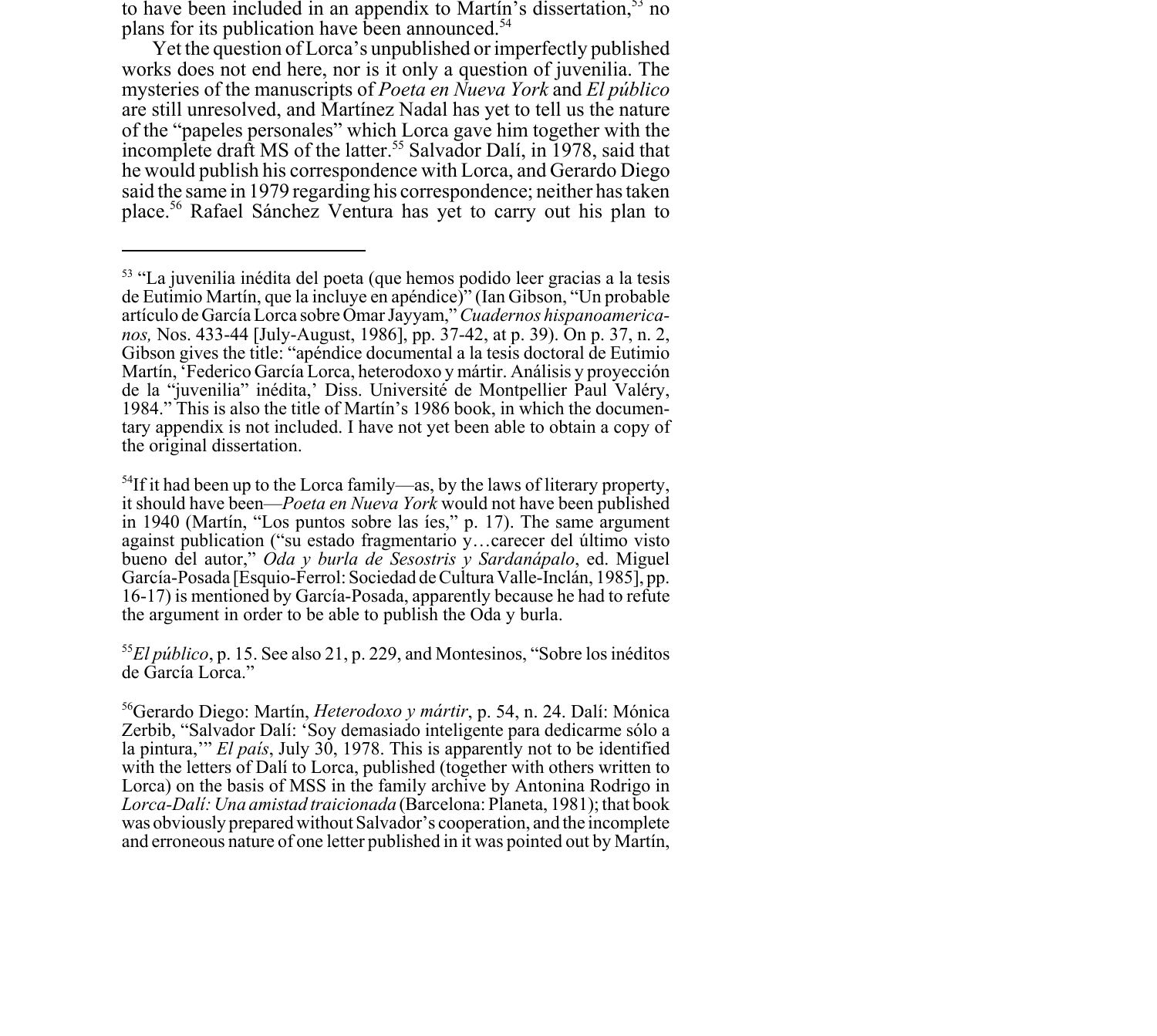publish Lorca's letters to Adolfo Salazar.<sup>57</sup> After fifty years of believing it destroyed we learn that Lorca's correspondence both to and from Aleixandre is in existence (Martín, *Heterodoxo y mártir*, p. 89). And one could continue in this fashion.

According to García-Posada, the reappearance of the revised MS of the *Sonetos del amor oscuro* would be "casi un milagro." The handwritten originals were allegedly given to Rafael Rodríguez Rapún, Lorca's secretary, to be typed.<sup>58</sup> Whether or not he typed them is not known, nor why he would not have given the typed copy to Federico, who had seemingly gotten back his drafts (the only texts we have for nine sonnets). Still, the death of Rapún is offered as explanation for the disappearance of a "manuscrito más completo y definitivo" (9c).<sup>59</sup> Rapún, however, was killed in combat, in mid-1937, and that his death itself would lead to loss of manuscripts would seem possible only if he were carrying manuscripts into battle with him, a colorful but unlikely fantasy. Manuscripts in Rapún's possession have been presumed lost for another reason as well: his family's house in Madrid was bombed and burned—not so suddenly that anyone was killed or injured during the same, but still, manuscripts of Republican Spain's greatest and internationally famous hero and martyr were simply abandoned there to be destroyed.

It is no more "milagroso" that *La niña que riega la albahaca y el príncipe preguntón*, described as late as 1981, without controversy,

*Heterodoxo y mártir*, pp. 86-88, n. 6.

<sup>57</sup>*Autógrafos*, ed. Rafael Martínez Nadal, I (Oxford: Dolphin, 1975), xx, n. 6.

 $58$ Rapún is also supposed to be the "destinatario" of the sonnets, something which Aleixandre "sospechó siempre" (21, p. 280) and is stated without qualification by Mario Socrate (20, p. 250).

<sup>59</sup> Along with a MS of *El público* (Nadal, *Autógrafos*, II [Oxford: Dolphin, 1976], p. vii, n. 3), and the only drafted act of *La destrucción de Sodoma*, according to Luis Sáenz de la Calzada, *"La Barraca": Teatro universitario* (Madrid: Revista de Occidente, 1976), pp. 12, n., and 157. On Rapún, see C. Rivas Cherif, "La muerte y la pasión de García Lorca," *Excelsior*, January 13 and 27, 1957; Suzanne Byrd, "*La destrucción de Sodoma*: A Reconstruction of Federico García Lorca's Lost Drama," *García Lorca Review*, 4 (1976), 105-08; Sáenz de la Calzada, pp. 187-91; and Hernández, 18, pp. 223 and 226.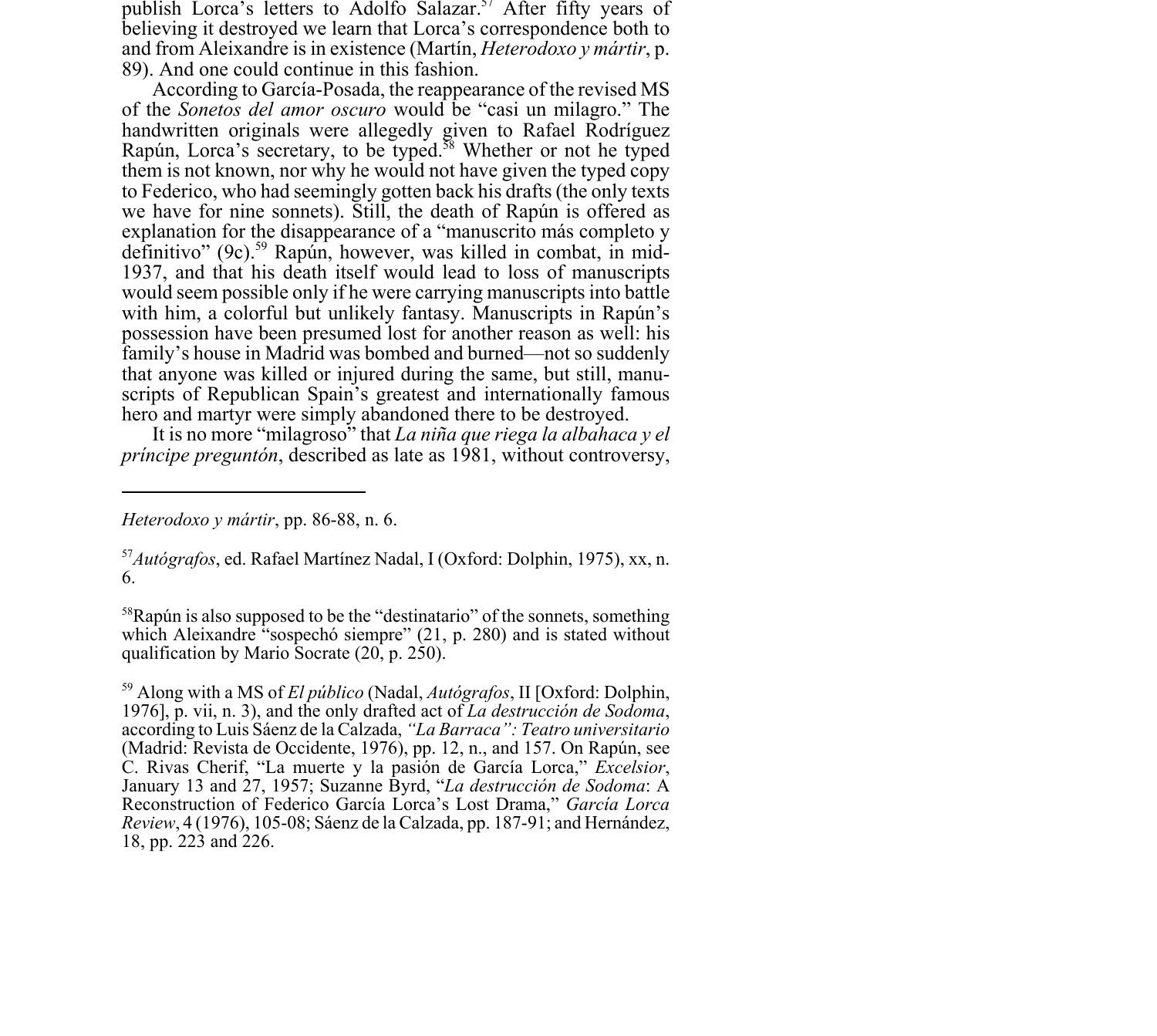as "perdido," should be published, and yet it has.<sup>60</sup> The "discoveries" of *Lola la comedianta* and *Comedia sin título* are surely "miracles"; that the Lorca family had the draft sonnets that have now been published was another. An earlier generation had its "miracle": the publication of all but the last page of *El maleficio de la mariposa*. "Miracles" are happening all the time in Lorca studies. One legitimate position, faced with this, is a sad one: "más vale tarde que nunca," and there is, even today, the danger that unpublished materials may be lost.<sup>61</sup> However, some compensation may be found in the attention all these delays and problems are attracting to Federico's work. His own words are an appropriate concluding reflection: "Sólo el misterio nos hace vivir. Sólo el misterio."

## Appendix

## 1. *Sonetos del amor oscuro*. Granada [?]: n. p., 1983. 19 pp.

1a. Preliminary text of Vicente Aleixandre (reproduced in 3; identified in 9c, 10, and 18). An extract from "Federico," published in *Hora de España,* No. 7 (1937), 43-45, reprinted in

<sup>60</sup>Described as lost: Lola la comedianta, ed. Piero Menarini (Madrid: Alianza, 1981), p. 83. Published in *Títere*, a small magazine devoted to puppet theater, it first came to my attention in an advertisement on the back of Akal II, announcing its inclusion in the second edition of Volume III (*Teatro*, 1) of García-Posada's Akal edition of Lorca's works. This has not been published; the text is available, however, in *Anales de la Literatura Española Contemporánea*, 9 (1984), 295-306, and was studied by the editor, Luis González-del-Valle, in "*La niña que riega la albahaca y el príncipe preguntón* y las constantes dramáticas de Federico García Lorca," *Anales de la Literatura Española Contemporánea*, 7 (1982), 253-64.

In response to a draft of this article, André Belamich sent me a draft of part of the introduction to his translation of Lorca's theater, setting forth his reasons for believing the text of La niña to be a forgery (personal communication, February 5, 1985).

<sup>61</sup>See Martín, *Heterodoxo y mártir*, p. 81, for one example. I fear for the destruction of the manuscript of Poeta en Nueva York, which could be recovered rapidly were there cooperation among the various parties interested in it.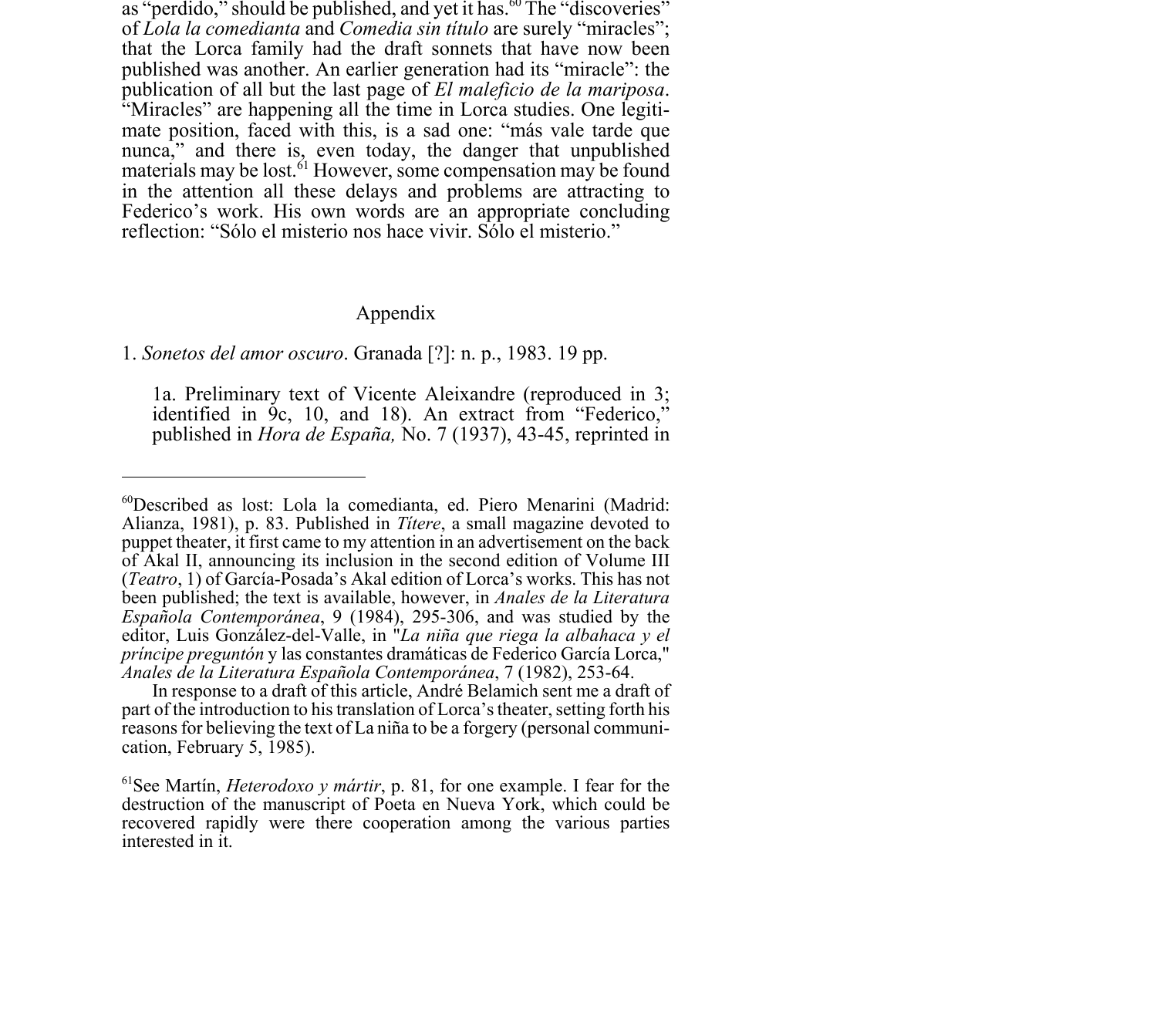*Homenaje al poeta García Lorca contra su muerte* (Valencia-Barcelona: Ediciones Españolas, 1937), pp. 27-30, and included in the Aguilar edition of Lorca's works.

1b. Preliminary text of Pablo Neruda (reproduced in 3; identified in 10 and 18). From his *Para nacer he nacido* (Barcelona: Seix Barral, 1978), pp. 107-08: it is a "Discurso pronunciado en la inauguración del monumento a la memoria de Federico García Lorca, en São Paulo, en 1968."

1c. Unidentified preliminary text (reproduced in 3).

1d. Eleven sonnets.

2. Mauro Armiño, "*Sonetos del amor oscuro*," *Alerta* [Santander], December 21, 1983, p. 19.

3. A. Cárdenas, "Aparece una edición pirata de los 'Sonetos del amor oscuro,' de Federico García Lorca," *Ideal* [Granada], January 24, 1984, p. 4.

4. Álvaro Salvador, "Mi libro favorito" (column), *Granada en mano*, No. 1 (1984), 16-17.

5abcd. "El libro del año," *Tele-Radio*, Nos. 1357, p. 10, No. 1358, p. 9, No. 1359, p. 8, and No. 1360, p. 8 (January, 1984).

6. Antonio Muñoz Molina, "El libro secreto," *Ideal* [Granada], February 2, 1984, p. 3.

7. "Una sorprendente edición de los *Sonetos del amor oscuro* de García Lorca," *Ínsula*, No. 447 (February, 1984), p. 2.

8. Eduardo Castro, "Publican una edición pirata de los *Sonetos del amor oscuro* de Federico García Lorca," *El país,* February 14, 1984. Due to differences between the daily domestic edition and the weekly international edition, this is apparently to be identified with the article in *El país,* February 20, 1984, mentioned by Lee A. Daniel in *Hispania*, 67 (1984), 650.

9. *Sonetos de amor*. *ABC*, March 17, 1984.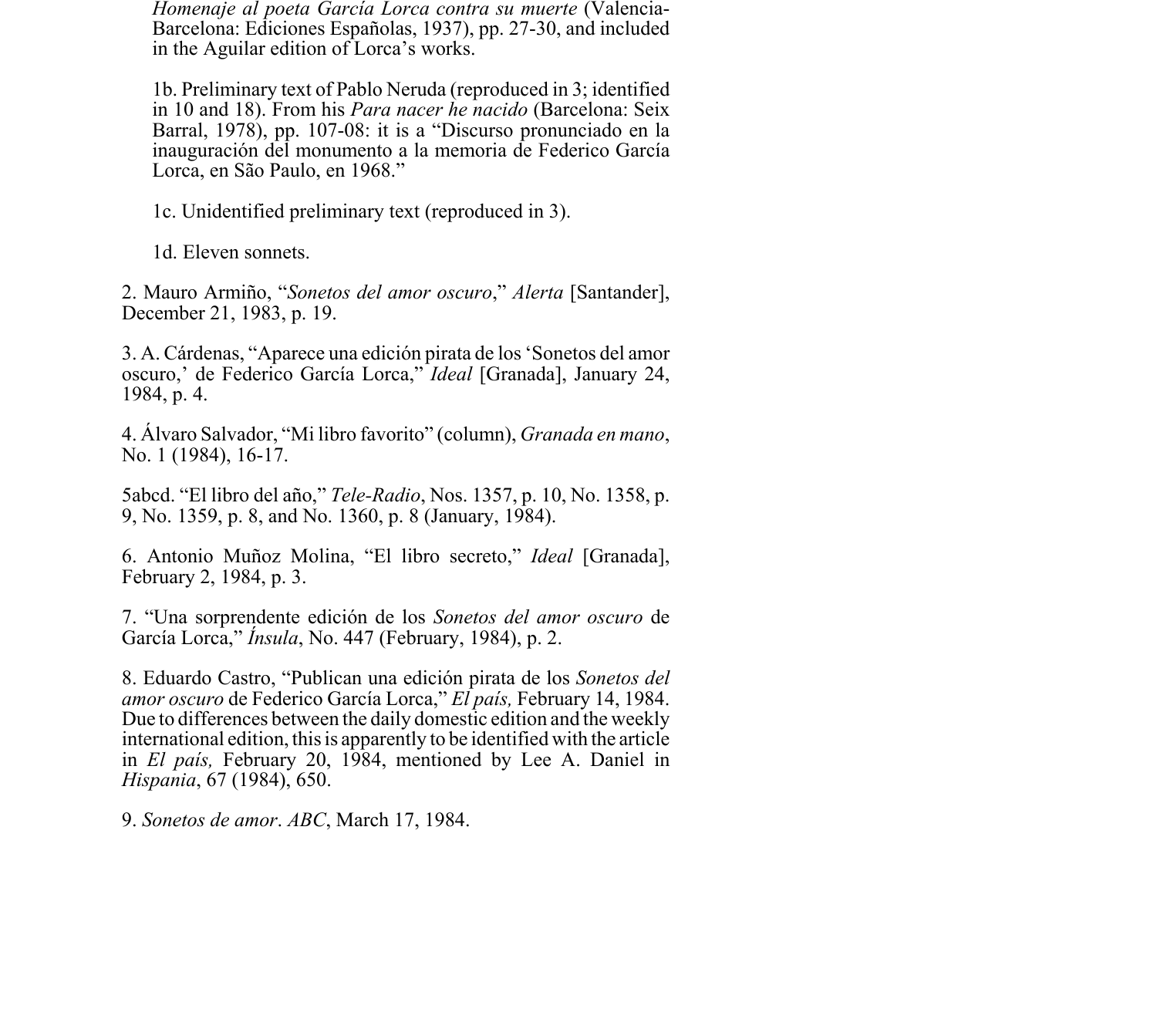9a. Fernando Lázaro Carreter, "Poesía de García Lorca recuperada," p. [3].

9b. L[uis] M[aría] A[nsón], "Sonetos de amor," p. 11. Seen only in reprint in *ABC*, international edition, March 21-27, 1984, also p. 11.

9c. Miguel García-Posada, "Un monumento al amor," pp. 43-44.

9d. Text of eleven sonnets.

9e. Manuel F[ernán]dez-Montesinos, "Algunos sonetos de Federico García Lorca: ¿Por qué ahora y en el *ABC*?," p. 57.

9f. Francisco Giner de los Ríos, "Lorca o el asombro," p. 59.

9g. Unsigned note in *ABC*, March 18, 1984.

There have been many reprints based on this publication in *ABC*. The text itself was reprinted in *ABC* a year later, March 17, 1985 (not seen); with a new introductory note by editor Luis María Ansón, referring to a letter on the sonnets by Matilde Urrutia, Neruda's widow, received and published in *ABC* (see *ABC*, edición internacional, July 18-24, 1984, p. 21), they were published again on August 17, 1986. The texts from this edition, sometimes accompanied by reprints or paraphrase of the secondary material, were reprinted in Teresa Barutell, "Los desconocidos sonetos de amor de Federico García Lorca," *Argumentos*, 8, Nos. 63-64 (1984), 90-91; "La versión original de los sonetos de amor, de Federico García Lorca," *Nervo* [Bilbao; "suplemento editorial de *CLA*, cuaderno mensual de poesía"], March, 1984, 4 pages between pp. 32 and 33; *La Nación* [Costa Rica], April 29, 1984; *Uno Más Uno*, April 20, 1985, supplement "Sábado," pp. 1-2; and a very curious volume, *Inéditos de Federico García Lorca. Sonetos del amor oscuro*, Buenos Aires: Instituto de Estudios de Literatura Latinoamericana, 1984 (June 1984, according to the colophon). The volume contains only the sonnets, despite the title, plus introductory material, primarily based on *ABC*, by Marta Teresa Casteros, identified as "compiladora," and Jorge Arbeleche. I stumbled on this volume by chance, and used the copy in the University of Wisconsin Library. In response to a request to obtain a copy, Germán and Lilia Orduna answered from Buenos Aires that the Instituto de Estudios de Literatura Latinoamericana,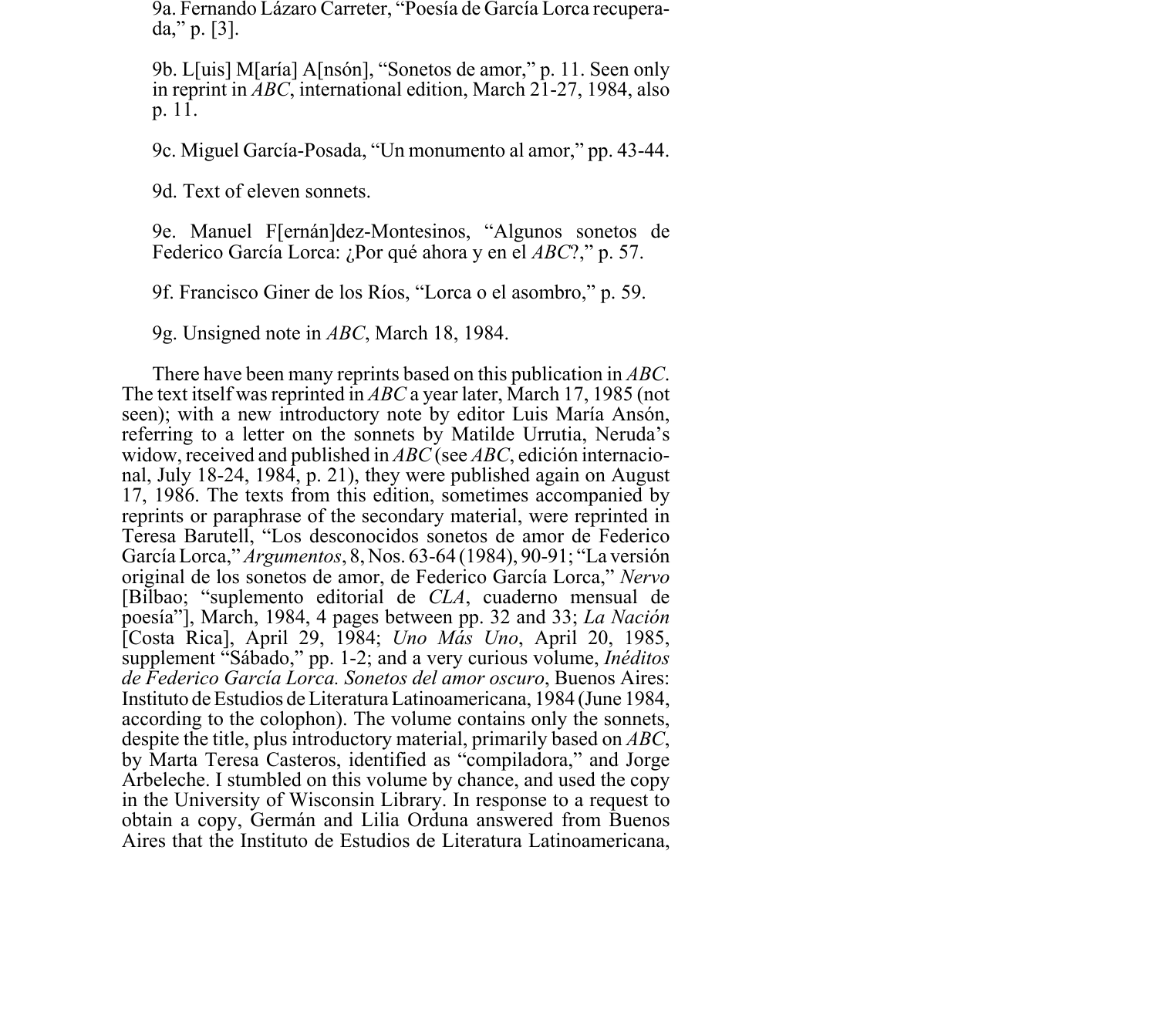Casteros, and Arbeleche were all unknown to them.

10. Giuliano Soria, "García Lorca inedito. I sonetti scoperti a Madrid," *Tutto Libri*, X, No. 399 (March 24, 1984), p. 4.

11. Silvia Llopis, "Fin de una leyenda. La familia de García Lorca se decide a publicar los sonetos del amor oscuro," *Cambio 16*, April 2, 1984, pp. 109-10.

12. Francisco Ayala, "Los réprobos," *ABC*, April 3, 1984, p. [3].

13. "De nuevo, los *Sonetos de amor oscuro*," *Ínsula*, No. 449 (April, 1984), p. 2.

14. Flavia Acosta Fálquez, "Al fin Lorca. Con la publicación de los 'Sonetos del amor oscuro,' el poeta parece definitivamente recuperado," *Semana* [Colombia], No. 102 (April 17-23, 1984).

15. J. V., "Claude Couffon: 'Los "sonetos del amor oscuro" ya forman parte de la gran poesía de amor universal,'" *ABC*, edición internacional, May 2-8, 1984, p. 18.

16. B[las] M[atamoro], "Lorca, poeta clandestino," *Cuadernos Hispanoamericanos*, No. 408 (June, 1984), pp. 189-90.

17. Carmelo Samonà, "E García Lorca cantò l'amor 'diverso.' Un risvolto sconosciuto della vita e dell'opera del grande poeta spagnolo," *La Repubblica*, June 1, 1984. It includes an announcement of Mario Socrate's translation (No. 20, *infra*), and includes two samples, "Llagas de amor" and "Noche del amor insomne."

18. Mario Hernández, "Jardín deshecho: los *Sonetos* de García Lorca," *El Crotalón. Anuario de Filología Española*, 1 (1984), 193- 228. A portion (pp. 194-98) of this article was delivered as a lecture in early November, 1984, and published as "Noche de los sonetos lorquianos" in the pamphlet Problemas de edición de la obra de Federico García Lorca, Aula de Poesía, 3 (Granada: Universidad de Granada, Secretariado de Extensión Cultural, 1984), unpaged.

19. "Suppressed Gay Poetry of Lorca Published Clandestinely," *Gay Studies Newsletter*, 11, 3 (November, 1984), p. 2. This report contains the erroneous statement that the *Sonetos de amor oscuro* are